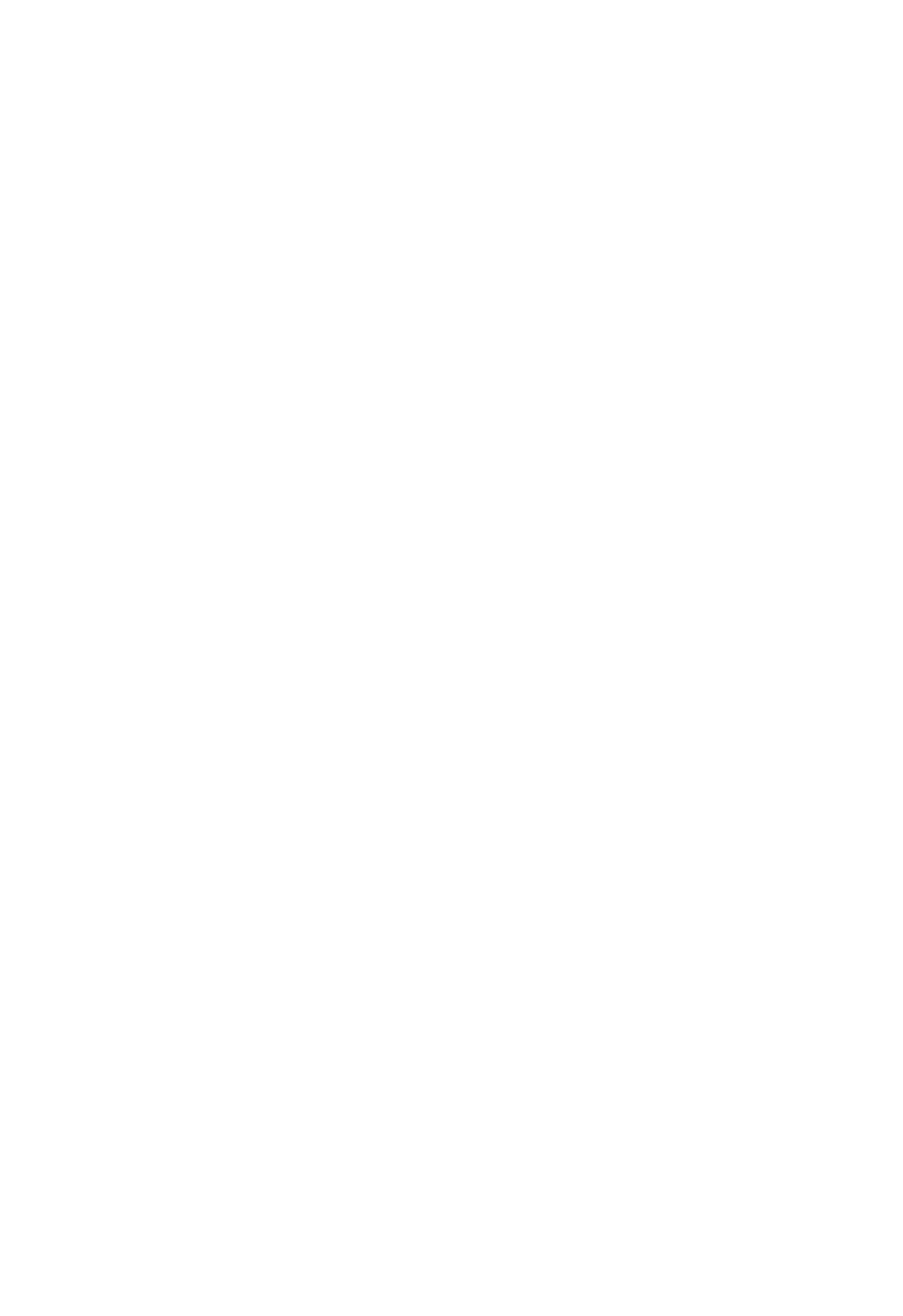## **The PLA's Evolving Global Role and New Security Initiatives**

**Wu Xin**

Institute for Security and Development Policy Västra Finnbodavägen 2, 131 30 Stockholm-Nacka, Sweden www.isdp.eu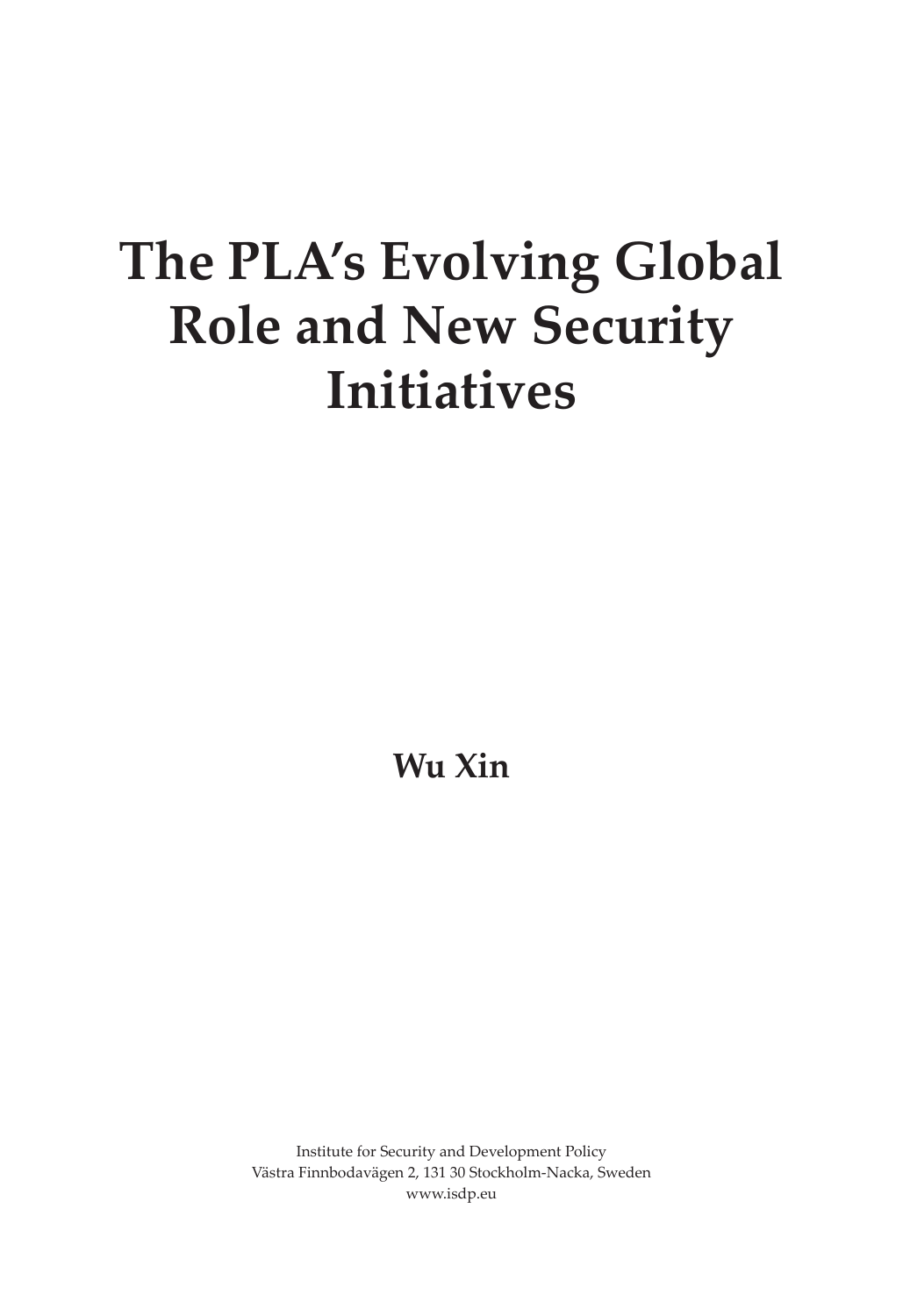**The PLA's Evolving Global Role and New Security Initiatives** is an *Asia Paper* published by the Institute for Security and Development Policy. The *Asia Papers Series* is the Occasional Paper series of the Institute's Asia Program, and addresses topical and timely subjects. The Institute is based in Stockholm, Sweden, and cooperates closely with research centers worldwide. Through its Silk Road Studies Program, the Institute runs a joint Transatlantic Research and Policy Center with the Central Asia-Caucasus Institute of Johns Hopkins University's School of Advanced International Studies. The Institute serves a large and diverse community of analysts, scholars, policy-watchers, business leaders, and journalists. It is at the forefront of research on issues of conflict, security, and development. Through its applied research, publications, research cooperation, public lectures, and seminars, it functions as a focal point for academic, policy, and public discussion.

The opinions and conclusions expressed are those of the author and do not necessarily reflect the views of the Institute for Security and Development Policy or its sponsors.

© Institute for Security and Development Policy, 2015

ISBN: 978-91-86635-87-9 Printed in Singapore by Stallion Press

Distributed in Europe by:

Institute for Security and Development Policy Västra Finnbodavägen 2, 131 30 Stockholm-Nacka, Sweden Tel. +46-841056953; Fax. +46-86403370 Email: info@isdp.eu

Distributed in North America by:

The Central Asia-Caucasus Institute Paul H. Nitze School of Advanced International Studies 1619 Massachusetts Ave. NW, Washington, D.C. 20036 Tel. +1-202-663-7723; Fax. +1-202-663-7785 E-mail: caci2@jhuadig.admin.jhu.edu

To order hard copies and for editorial correspondence contact Alec Forss at: aforss@isdp.eu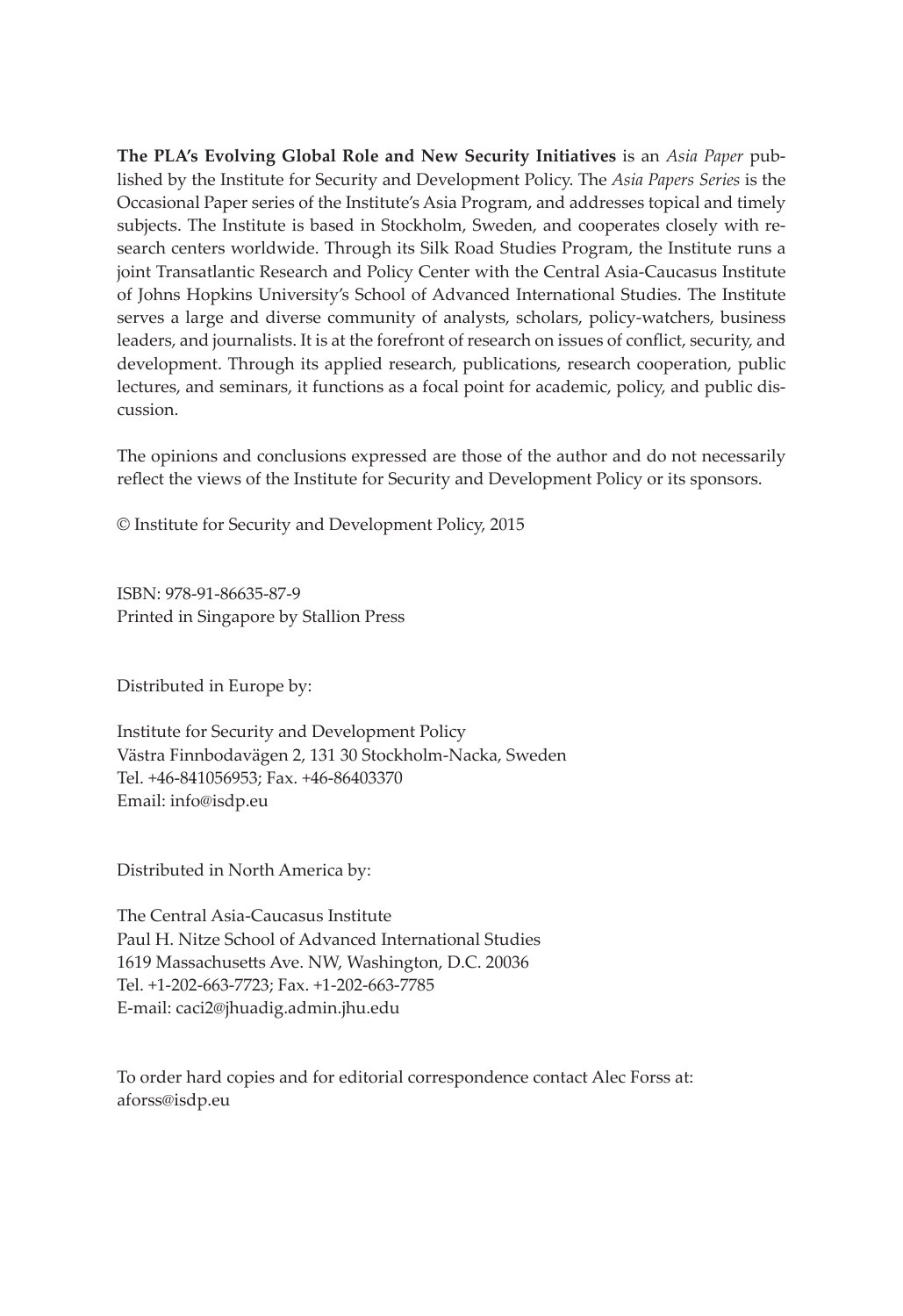## **Contents**

| Appendix 1. China's Participation in UN Peacekeeping Operations 24 |  |
|--------------------------------------------------------------------|--|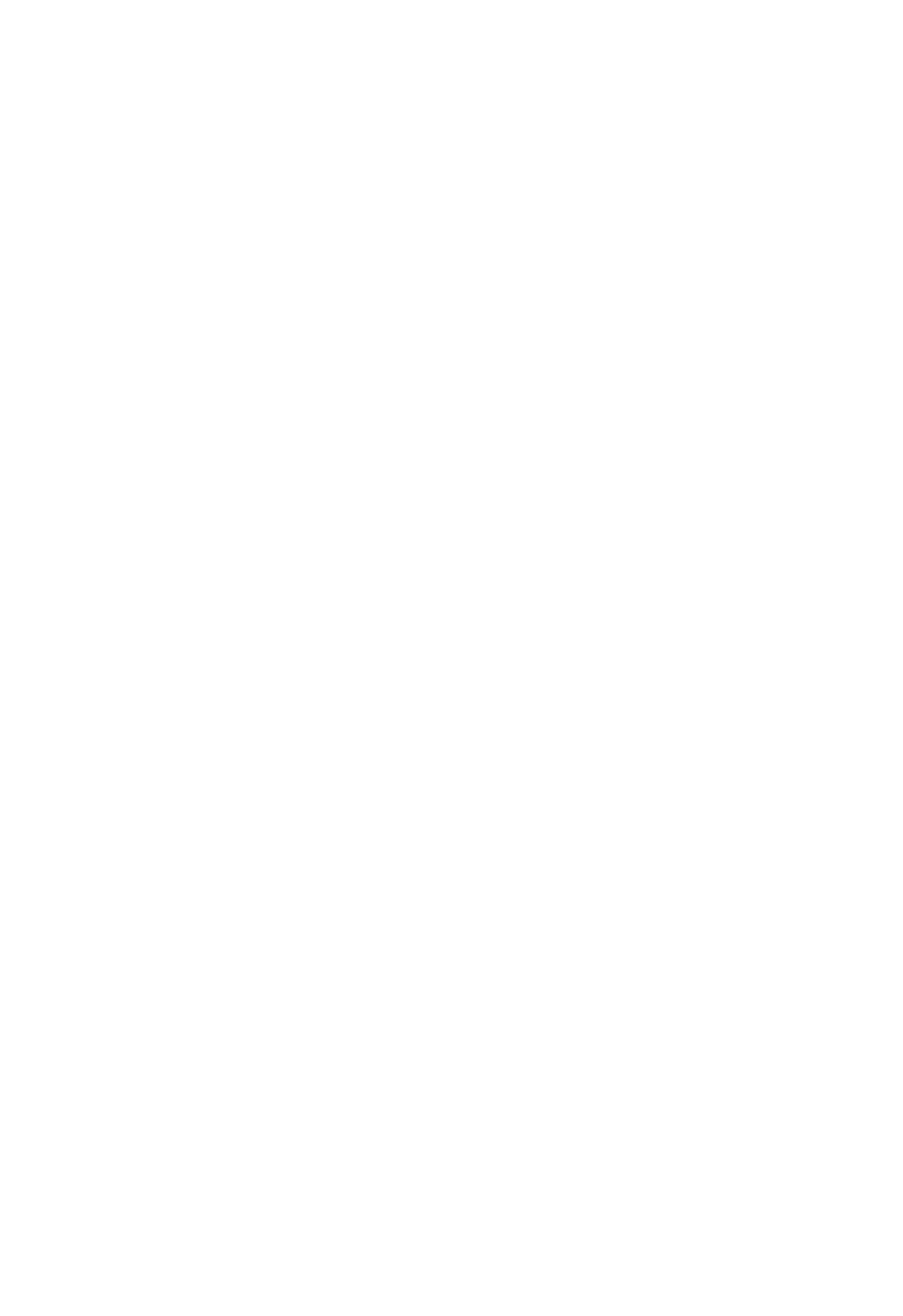## **Executive Summary**

China's increased openness, accelerating economic development, and the emergence of new security challenges and relationships in the post-Cold War world have cast the Chinese military and its role in a new light. The People's Liberation Army (PLA) has adapted accordingly, and has become an important actor in international security affairs, shedding its prior isolation. This paper outlines the various international and regional security initiatives the PLA takes part in today, and links these to an evolution of the Chinese national security concept.

The reader is introduced to the PLA's role in UN peacekeeping missions and humanitarian and disaster relief efforts, as well as to its trust building with other countries' militaries through exchanges and joint exercises. Chinese participation in these initiatives is placed in the context of China's modification of its national security objectives which have moved from a singular focus on traditional means of warfare, to a multifaceted concept focusing on peace and development and international cooperation in countering emerging security threats in the twenty-first century.

Finally, the author concludes by arguing that the PLA faces important challenges which will have to be met in order to further strengthen its international role. These include antagonistic rhetoric from other nations who wrongly perceive China as a threat and developing mechanisms and capabilities to better handle non-traditional security threats such as terrorism and natural disasters.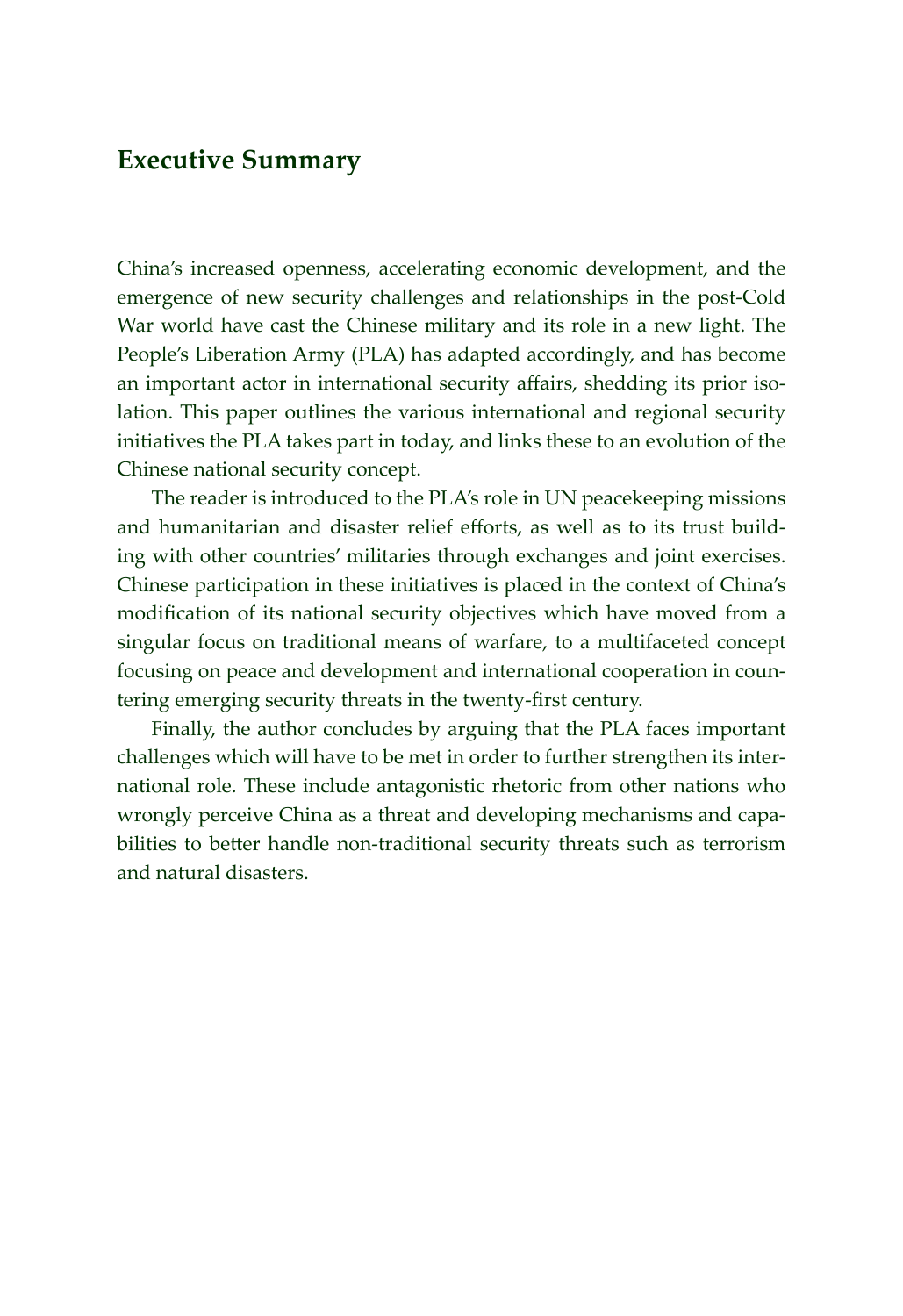## **Introduction**

After the Third Plenary Session of the Eleventh Central Committee of the Communist Party of China in December 1978, China entered into a new era of "Reform and Opening Up." According to the Committee's analysis of China's domestic and international strategic situation, it was judged that the threat of renewed world war had receded and that international relations would increasingly be characterized by an emphasis on peace and development.<sup>1</sup> In accordance with this judgment, the People's Liberation Army (PLA) altered its policy regarding participation in international and regional security affairs. Furthermore, with the development of economic globalization and informationization, the interdependence of different aspects of security has since also increased. As a result, the old ways of conducting security policy by waging war and providing military aid have become obsolete.

Based on a willingness to safeguard world peace, China has made maintaining peace and stability one of its goals of national defense and, in so doing, has established a new security concept. In March 1999, then Chinese President Jiang Zemin comprehensively explained this new security concept for the first time. At its core lies "mutual trust, mutual benefit, equality and cooperation." Guided by this new concept, following the five principles of peaceful coexistence,<sup>2</sup> and in accordance with its responsibilities, rights, and strengths, along with a focus on its "national conditions and different stage of development,"3 China now combines the goals of security and peaceful development for itself with the common security of the world.

In the past three decades, the PLA's role has undergone considerable development as the PLA has made use of new strategies while facing new opportunities and challenges. In order to better understand the PLA's

<sup>1</sup> Party Literature Research Centre of the CPC Central Committee, Deng Xiaoping Anthology, volume 3 (Beijing: People's Press, 1993), 127.<br><sup>2</sup> Editor's note: The five principles are: 1) Matter 1

<sup>2</sup> Editor's note: The five principles are: 1) Mutual respect for sovereignty and territorial integrity; 2) Mutual non-aggression; 3) Non-interference in each other's internal affairs; 4) Equality and mutual benefit; and 5) Peaceful coexistence.

<sup>&</sup>lt;sup>3</sup> Information Office of the State Council of the People's Republic of China, China's Peaceful Development, http://www.scio.gov.cn/zfbps/ndhf/2011/Document/1000031/1000031\_3. htm.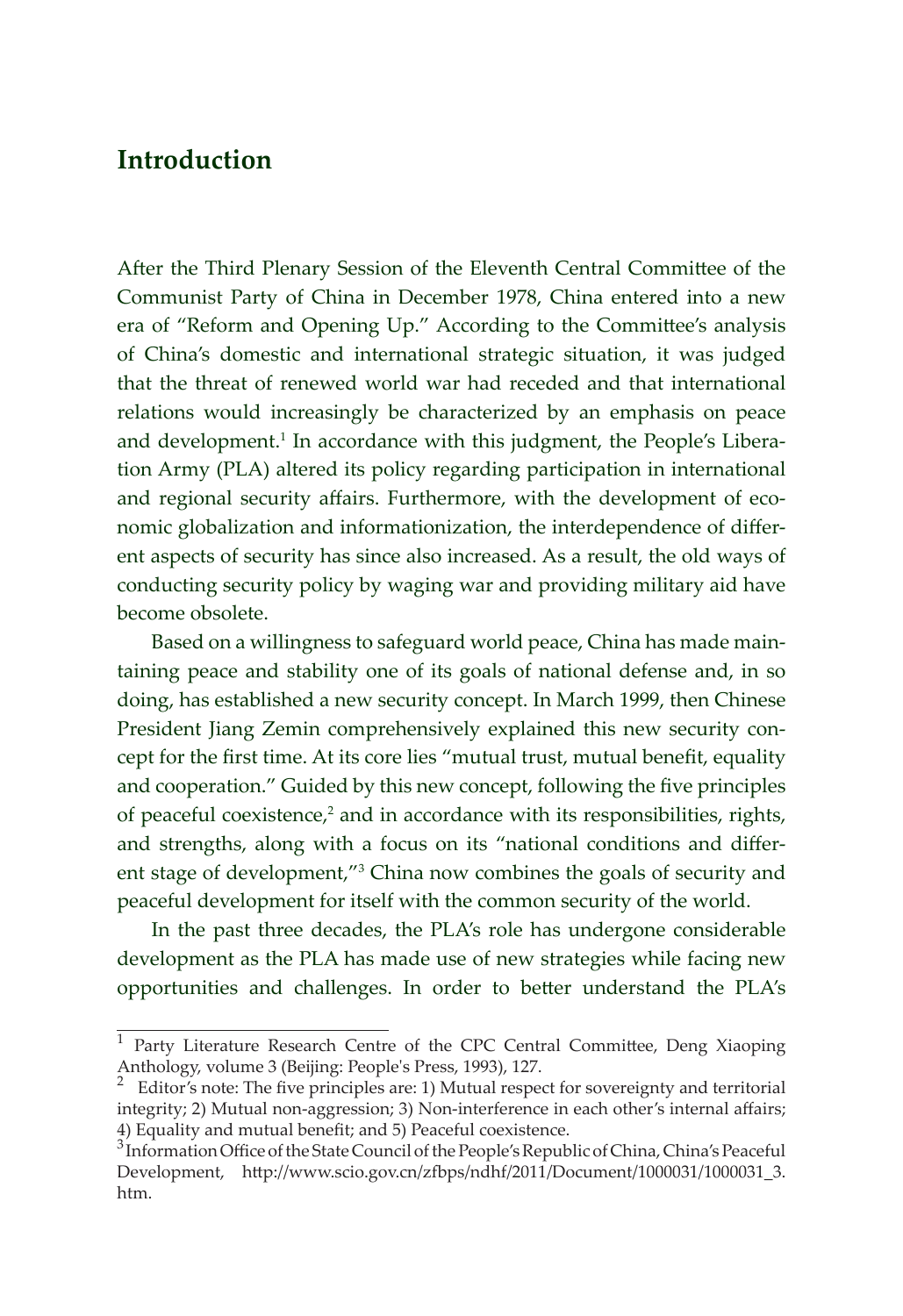diversified role, the multitude of tasks and missions presently undertaken by the PLA will be described, followed by a discussion of the evolution of China's national security concept and a look at what challenges the PLA will face in today's more complex and less stable world.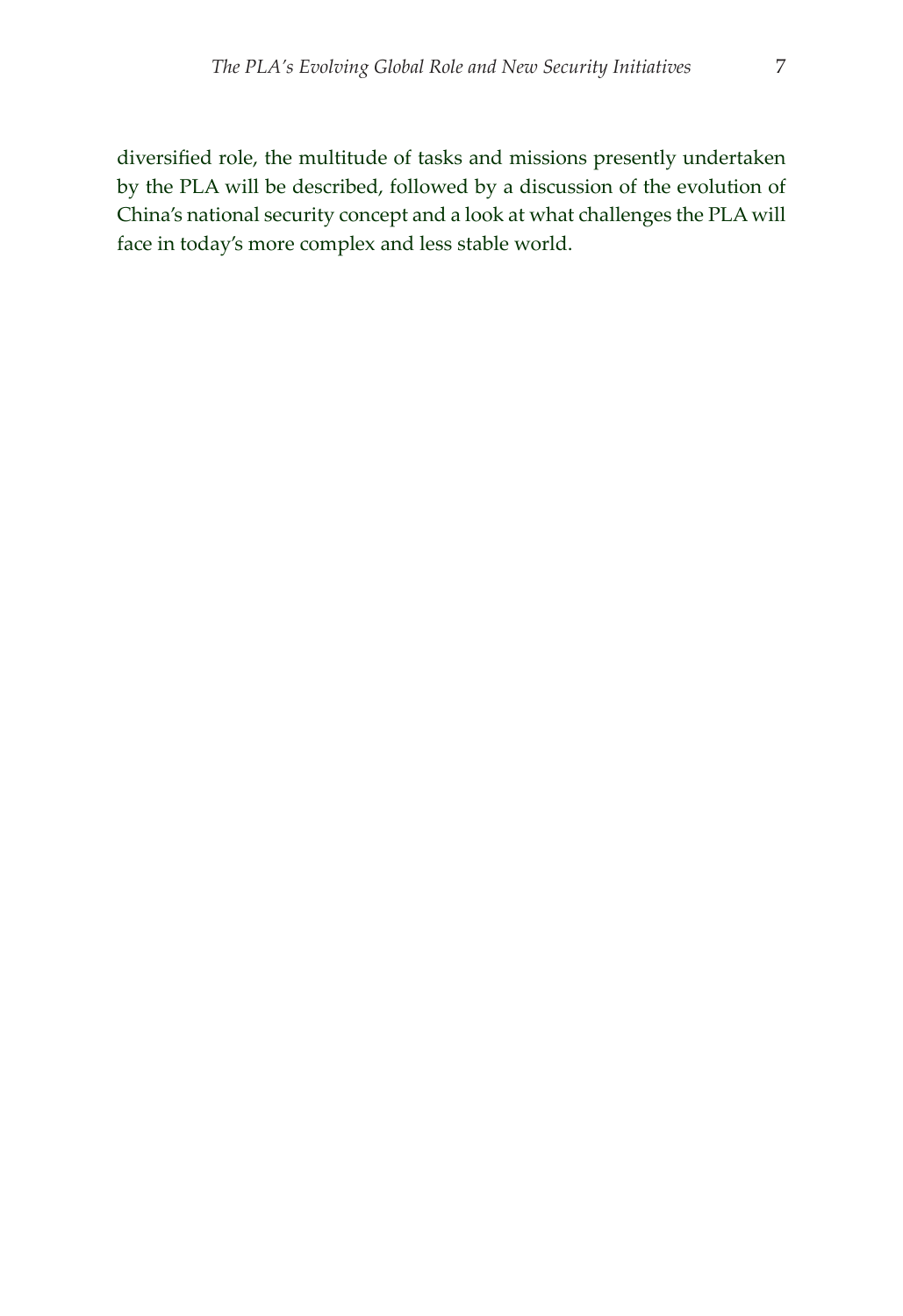## **The PLA's Evolving Global Role: An Overview**

The PLA is today engaged in a new pattern of comprehensive, multi-level participation in international and regional security affairs—a participation which is characterized by an increased focus on openness, sincerity, and transparency. Accordingly, the PLA undertakes a multitude of tasks and activities within the international arena which can broadly be divided into the following areas: traditional military operations, diverse missions including peacekeeping and disaster relief operations, trust building including military exchanges and regional security cooperation, and arms control. Each of these is examined in turn.

#### **Traditional Military Operations**

China's official military objective is to pursue a security policy which aims to resolve international problems by peaceful means, while opposing hegemony and power politics. At times, however, traditional military measures have been resorted to. In the last few decades, China's participation in outright military conflict has centered on Vietnam. Since the 1970s, China and Vietnam have been engaged in armed conflict on numerous occasions. Border skirmishes and incursions into Chinese territory,<sup>4</sup> along with the perceived threat of Vietnam's hegemonic ambitions in Southeast Asia, led the PLA to engage the Vietnamese in counterattacks.<sup>5</sup> During the fighting, China announced that it was not interested in annexing any territory in Vietnam and that the goal of military intervention was to enforce a stable border between the two countries. When this was deemed to have been achieved, the PLA withdrew and relations between Vietnam and China became normalized. The Sino-Vietnamese conflict demonstrates that the PLA's traditional military operations have had limited goals—that is, pursuing the objectives of protecting Chinese interests and enforcing integrity as opposed to being concerned with territorial ambitions.

<sup>4</sup> Editorial Committee of Contemporary China Series, *The Chinese People's Liberation Army*, Volume 1 (Beijing: Contemporary China Press, 1994), 330.<br><sup>5</sup> Xu Tianxin and Liang Zhiming, *World History*, Contemporary Volume (Beijing: Peo-

ple's Press, 1997), 361.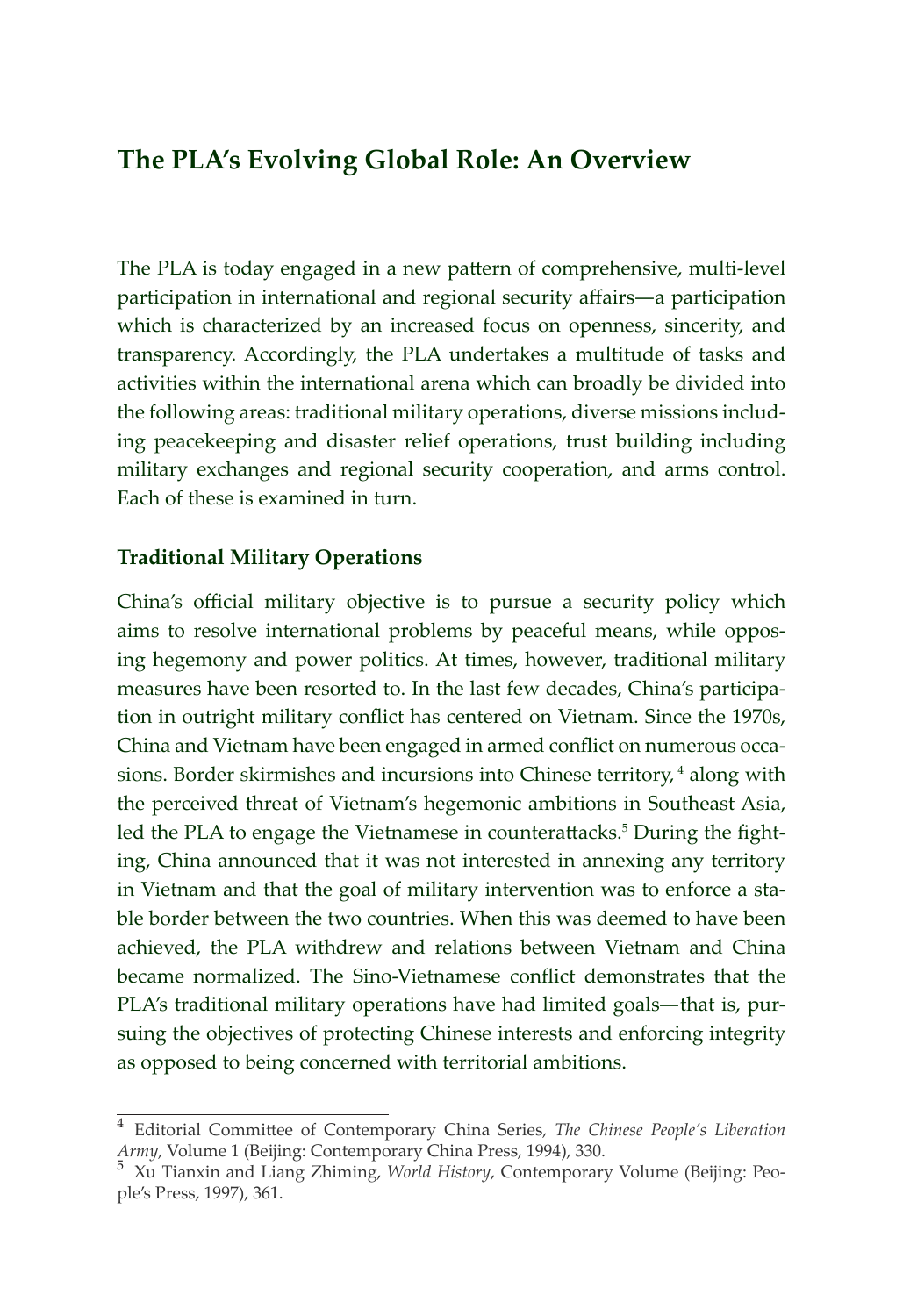#### **Diverse Missions**

#### *Participating in UN Peacekeeping Operations*

China began to show an active attitude towards UN peacekeeping operations in 1978. These operations included monitoring ceasefires and containing conflict as well as providing engineering, transport, and medical aid; China has also taken part in social reconstruction and humanitarian assistance. At the end of 1980, China expressed its support for peacekeeping operations compliant with the spirit of the Charter of the United Nations. It was not until 1990, however, that the PLA actively participated in UN peacekeeping for the first time,<sup>6</sup> sending five military observers to the UN mission area in the Middle East as part of UNTSO. Another landmark contribution was the sending of 400 personnel to Cambodia in 1992 as part of UNTAC.

Between 1990 and 2012, Chinese peacekeepers had in total built and repaired over 10,000 km of roads and 284 bridges, cleared over 9,000 mines and other explosive devices, transported over 1 million tons of cargo, and treated 120,000 patients.<sup>7</sup> The Chinese Minister of Defense, General Chang Wanquan, stated that as of November 2014, China had 27,000 personnel serving in peacekeeping operations.<sup>8</sup> This is not only more than any other UN Security Council permanent member, but China has also contributed more to the financing of peacekeeping operations than any other developing country (see Appendix 1 for full list of China's participation in UN peacekeeping operations).

#### *Disaster Relief and Humanitarian Aid*

China's participation in international disaster relief efforts first became notable when it sent supplies to Afghanistan in 2002. Since then, China has played an important role in other relief efforts, such as in the aftermaths of the 2004 Indian Ocean tsunami, the Haitian earthquake, the Pakistan floods

<sup>6</sup> Information Office of the State Council of the People's Republic of China, IV. Deployment of the Armed Forces, http://www.scio.gov.cn/zfbps/ndhf/2011/Docu-

 $\frac{8}{3}$  Information Office of the State Council of the People's Republic of China, The Diversified Employment of China's Armed Forces (Beijing: Foreign Languages Press, 2013), 34. 8 Chang Wanquan, "China forces and security in Asia and the Pacific," Xiangshan

Forum Keynote Speech, http://www.chinanews.com/mil/2014/11-21/6801086.shtml (in Chinese).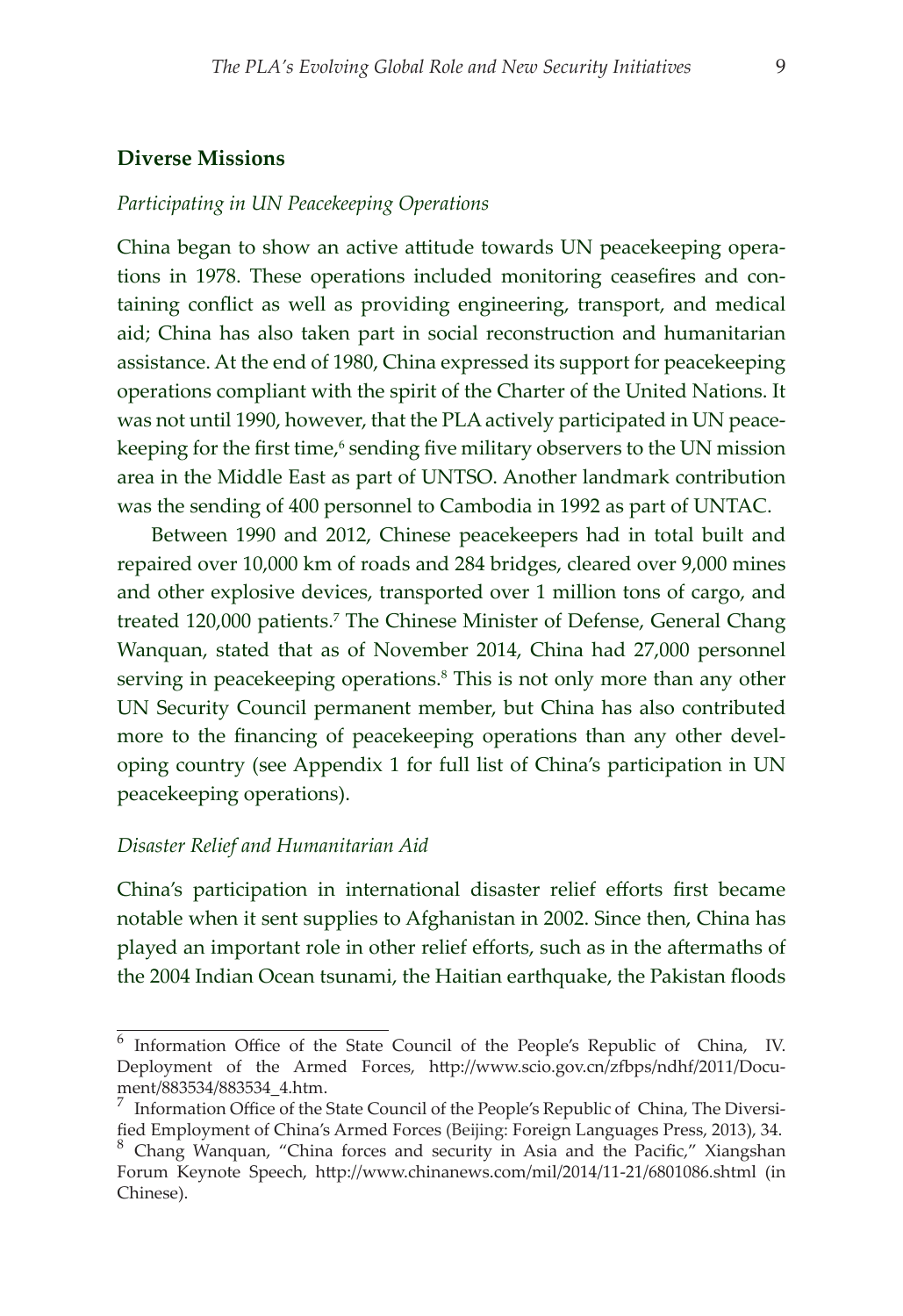of 2010, and recently in the fight against Ebola in West Africa. In 2001, the Chinese International Search and Rescue (CISAR) team began to participate in international disaster relief operations. From 2010 to 2011, the naval hospital ship Peace Ark (和平方舟) visited nine countries, providing medical services to nearly 50,000 people.<sup>9</sup> To help contain the Ebola virus, moreover, the Chinese army has sent one thousand doctors and nurses to affected areas as well as established an observation center in Sierra Leone and a medical center in Liberia. In total the PLA has undertaken a total of 39 urgent missions in 30 disaster-stricken countries since 2002, and has transported relief material valued at more than RMB 1.3 billion.<sup>10</sup>

#### *Safeguarding International Sea Lines of Communication (SLOCs)*

From December 2008 onward, the Chinese navy (PLAN) has carried out regular escort missions in the Gulf of Aden and in the waters off Somalia together with other navies. As of December 2012, the number of foreign ships whose protection is provided by Chinese naval task groups accounts for 49 percent of the total of escorted ships in the waters mentioned above.<sup>11</sup> Chinese naval task groups have sent out 18 convoys and provided protection for nearly 6,000 Chinese and foreign vessels. Additionally, China, India, and Japan have established a convoy coordination system, which greatly enhances escort efficiency. The escort task forces of the Chinese navy have maintained smooth communication and information sharing, as well as coordination and liaison with other navies in the areas of joint escort. They have conducted joint anti-piracy drills together with vessels belonging to the Republic of Korea, Pakistan, and the U.S. China also plays an active role in the conferences of the Contact Group on Piracy off the Coast of Somalia (CGPCS) and "Shared Awareness and Deconfliction" (SHADE) meetings on international merchant shipping protection.12

#### *Joint Training with Foreign Armed Forces*

The PLA has held more than 80 joint exercises and training sessions with over 50 countries since 2002, all in accordance with relevant cooperation

 $\frac{9}{9}$  The Diversified Employment of China's Armed Forces, 34.

<sup>&</sup>lt;sup>10</sup> Chang Wanquan, "China forces and security in Asia and the Pacific."<br><sup>11</sup> The Diversified Employment of China's Armed Forces, 36.<br><sup>12</sup> Chang Wanquan, "China forces and security in Asia and the Pacific."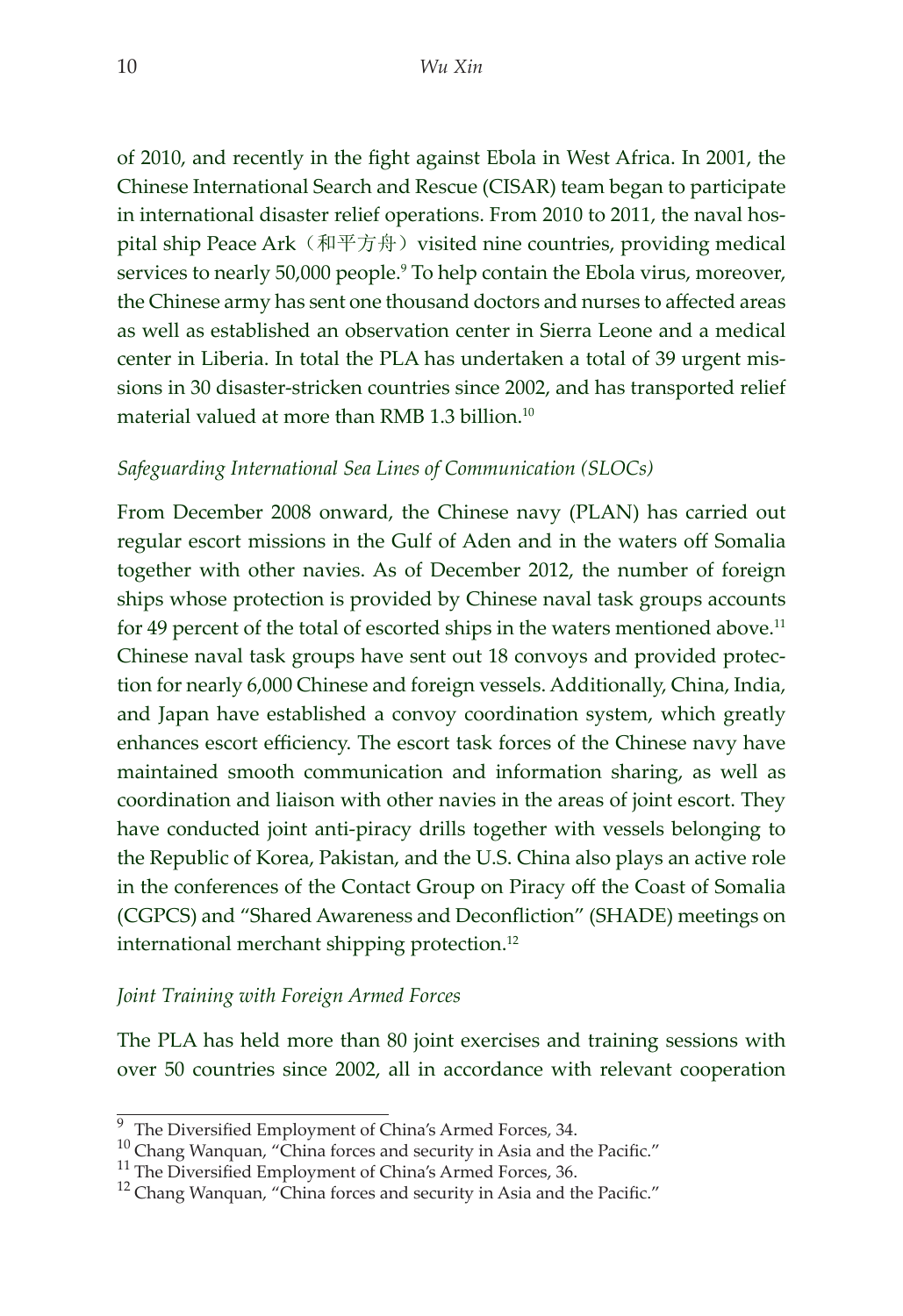agreements or arrangements.13 Joint exercises and training missions have featured multiple levels, domains, services and arms and can be categorized into five areas. The first area encompasses bilateral and multilateral joint military exercises within the framework of the Shanghai Cooperation Organization (SCO). This includes, for example, a series of Sino-Russian joint military exercises, "peace missions," and a number of joint anti-terrorism military exercises. The second is China's participation in bilateral or multilateral joint maritime exercises and training, such as in the "Peace" series of multinational joint maritime exercises which have been organized by Pakistan since 2003. Additionally, naval cooperation also includes the China-Russian navy joint maritime military exercises and a series of joint training exercises by the Chinese and Thai marine corps under the moniker "Blue Strike." The third area is comprised of joint army training. From 2007 the PLA has joined the "Hand-in-Hand" series of joint anti-terrorism training exercises with the Indian Army, and the "Friendship Action" series of joint mountain training with the Romanian Army. Fourthly, the Chinese Air Force (PLAAF) has participated in joint aerial exercises and has held combat training with the Pakistan air force. In 2011 and 2012, furthermore, China and Belarus cooperated in exercises such as "Eagle 2011" and "Eagle 2012." The fifth and final area involves joint training in the provision of medical services. The PLA medical team held the "Peace Angel" joint operations for humanitarian medical assistance from 2009 to 2011 with Gabon and Peru.

While executing missions in all of the above four areas, the PLA has adhered to the principles of non-alignment, non-confrontation, and not directing military activities against any third party The joint exercises and training have contributed to the promotion of mutual confidence (trust-building activities are further outlined below) in the political and military domains between China and the participating partner countries, and to the safeguarding of regional security and stability.

### **Building Trust**

The PLA believes that building mutual trust between militaries is an effective way to maintain and promote peace and stability, and it thus makes

 $\overline{^{13}$  Tbid.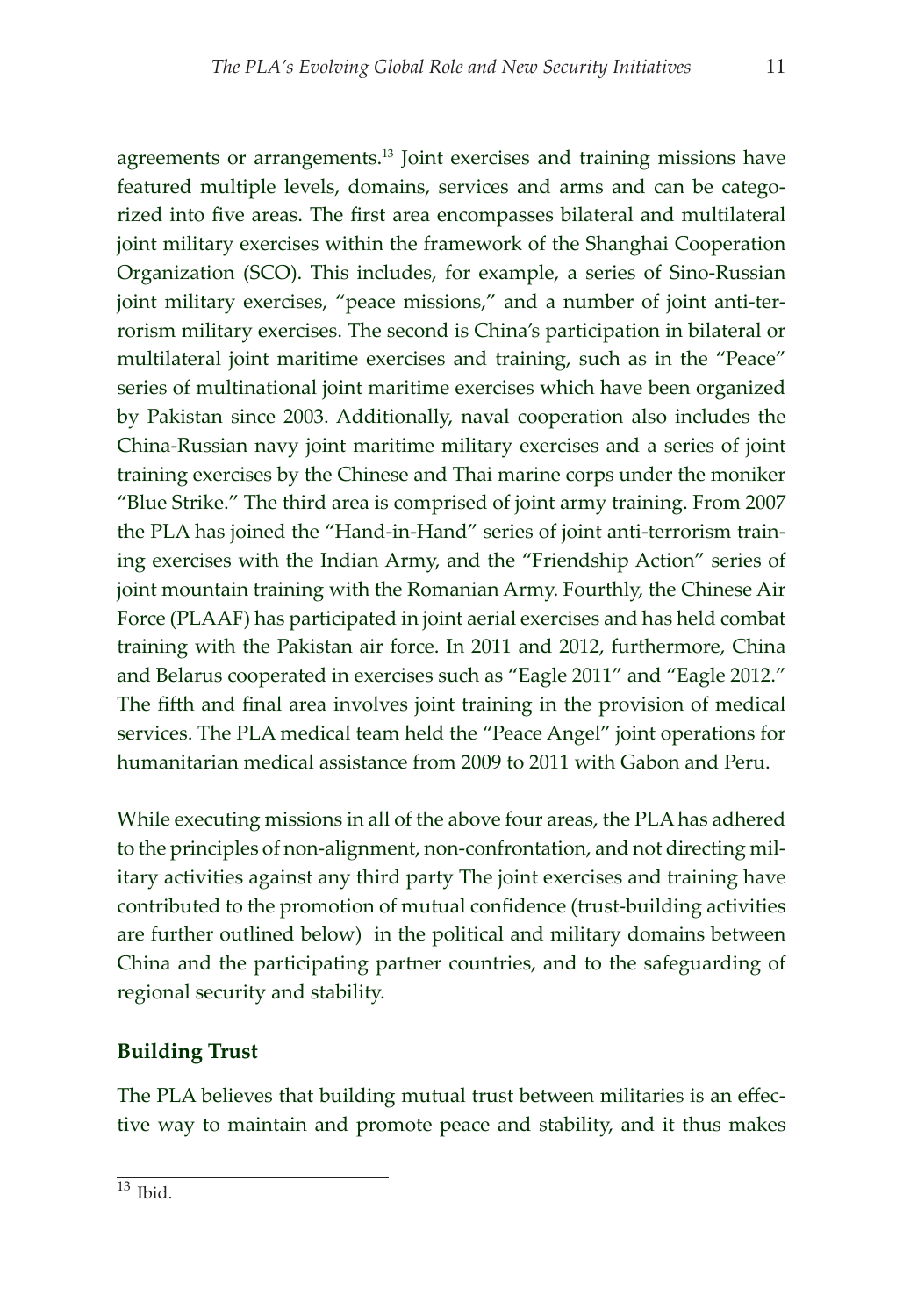efforts to establish equal, mutually beneficial, and effective mechanisms to facilitate trust building. The PLA's practices in this area cover several areas, including military exchanges with foreign nations, developing mechanisms to resolve border issues, and participating in regional cooperation more generally.

#### *Military Exchanges*

There are several ways to develop military exchanges. The first step is to develop military relations. As of 2012, China has established military relations with more than 150 countries and sent military officers to 112. Meanwhile, 104 countries have sent military officers to China.<sup>14</sup> In 2005, the PLA invited then U.S. Secretary of Defense Donald Rumsfeld to visit the Second Artillery Command. This was the first time that China had opened its doors to a foreign military leader. In 2007 and 2008, senior Chinese military delegations visited more than 40 countries, and more than 60 Ministers of Defense and Chiefs of General Staff of foreign nations visited China.15

Another way to build mutual trust in military matters is to carry out naval exchanges. The first Chinese vessels to be involved in an exchange were the destroyer *Hefei* and supply ship *Fengcang* which both visited Pakistan, Sri Lanka, and Bangladesh in 1985. Subsequent naval exchanges between China and foreign countries such as Britain, France, and Sweden have also been conducted.

Inviting foreign military officers to observe the military actions which Chinese troops participate in is another pillar of trust building between militaries. China invited an American military delegation to observe Chinese military exercises for the first time in November 2000, and since then the scale and range of such actions has continuously expanded. In 2014, China invited military observers from more than 60 countries to observe the "Peace Mission 2014" military exercise.

Military education exchanges have also been carried out by the PLA. China provides training to incoming foreign military officers and sends its own officers abroad, and the PLA has established exchange relationships

<sup>14</sup> Zhang Fang, *Contemporary Chinese military diplomacy: History and reality* (Beijing: Current Affairs Press, 2014), 179.

<sup>&</sup>lt;sup>15</sup> Information Office of the State Council of the People's Republic of China, China's National Defense in 2008 (Beijing: Foreign Languages Press, 2009), 93.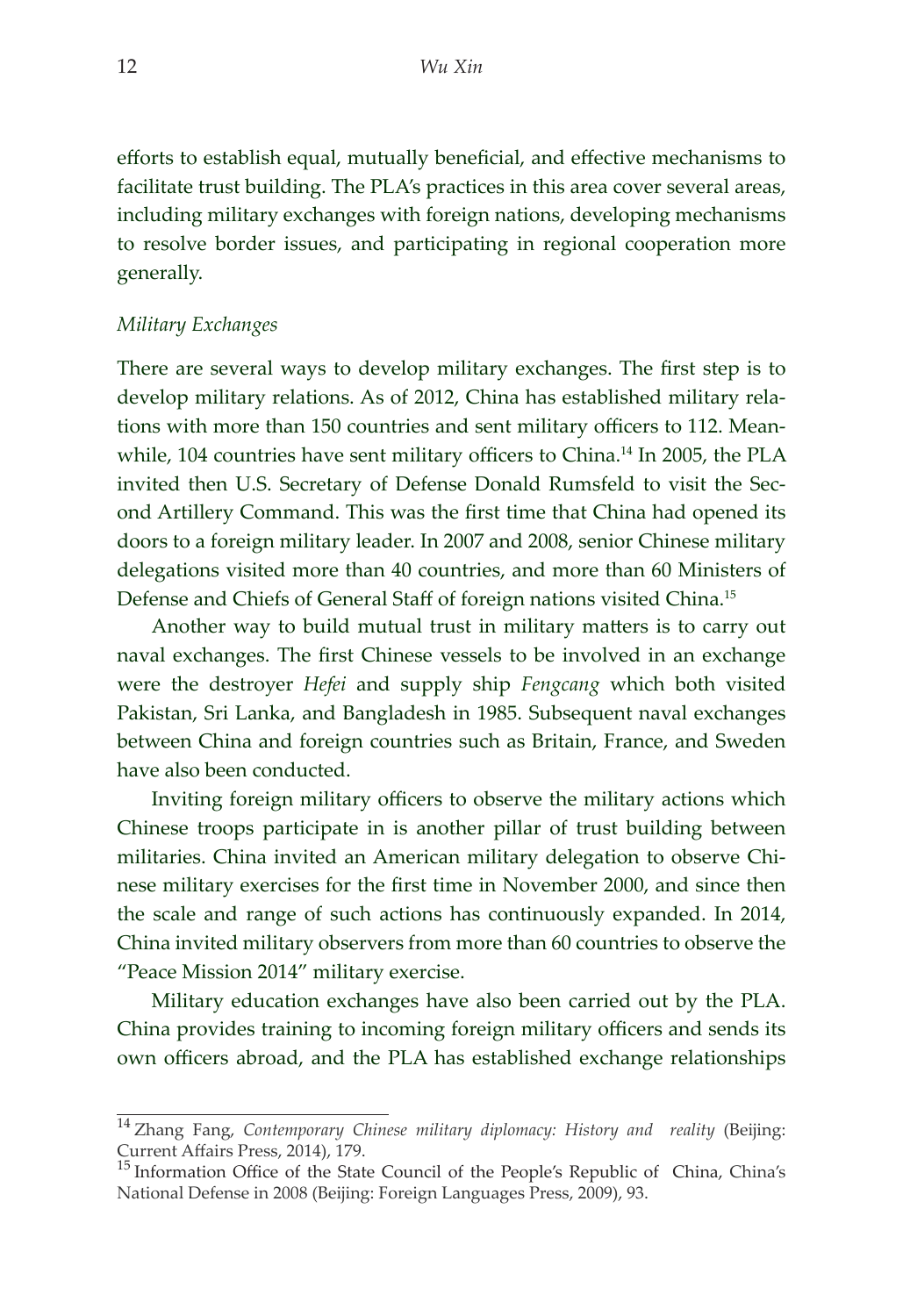with more than 20 foreign military colleges.<sup>16</sup> In 2007-8, China received more than 4,000 military students from some 130 countries, and sent over 900 military students of its own to study abroad.<sup>17</sup>

Increasing military transparency is a final way to strengthen reciprocal trust in military matters. For example, China participated in the UN Register of Conventional Arms Military Transparency Mechanism in 1992 and 2007. The establishment of the Ministry of National Defense (MND) spokesperson system in 2008 has also boosted transparency, and China now releases a defense white paper every two years.

In sum, the above measures have served to some extent assuage fears which some foreign observers may have regarding the development of China's military capacity.

#### *Consultations and Dialogues*

China has established mechanisms for defense and security consultation and dialogue with 22 countries, allowing for the enhancement of mutual understanding and trust and the strengthening of communication and coordination.18 In 1992, China and Russia issued a joint statement in which both countries pledged never to be the first-user of nuclear weapons against the other. In 1997 the Chinese and Russian armed forces furthermore took the lead in establishing a strategic consultation mechanism, and the General Staffs of the two countries have held more than ten rounds of strategic consultation. This has resulted in consensus on the international strategic situation, military cooperation, and other issues.

To avoid conflicts, China and the U.S. have also established consultation mechanisms. They have held the Defense Consultative Talks (DCT) and Defense Policy Coordination Talks (DPCT) on issues of common concern since 1997. These talks concluded in the Military Maritime Consultative Agreement (MMCA), and the two countries began to conduct consultations on maritime security issues in 1998. Ten years later, the Chinese and U.S. defense ministries established a direct telephone line between the two ministries. In addition, China has introduced defense consultation mechanisms with Mongolia, Japan, India, Vietnam, Thailand, Pakistan, South Africa, and

 $16$  China's National Defense in 2008, 95.

 $^{17}$  Editor's note: these are the most recent statistics available to the author.

<sup>18</sup> China's National Defense in 2008, 62.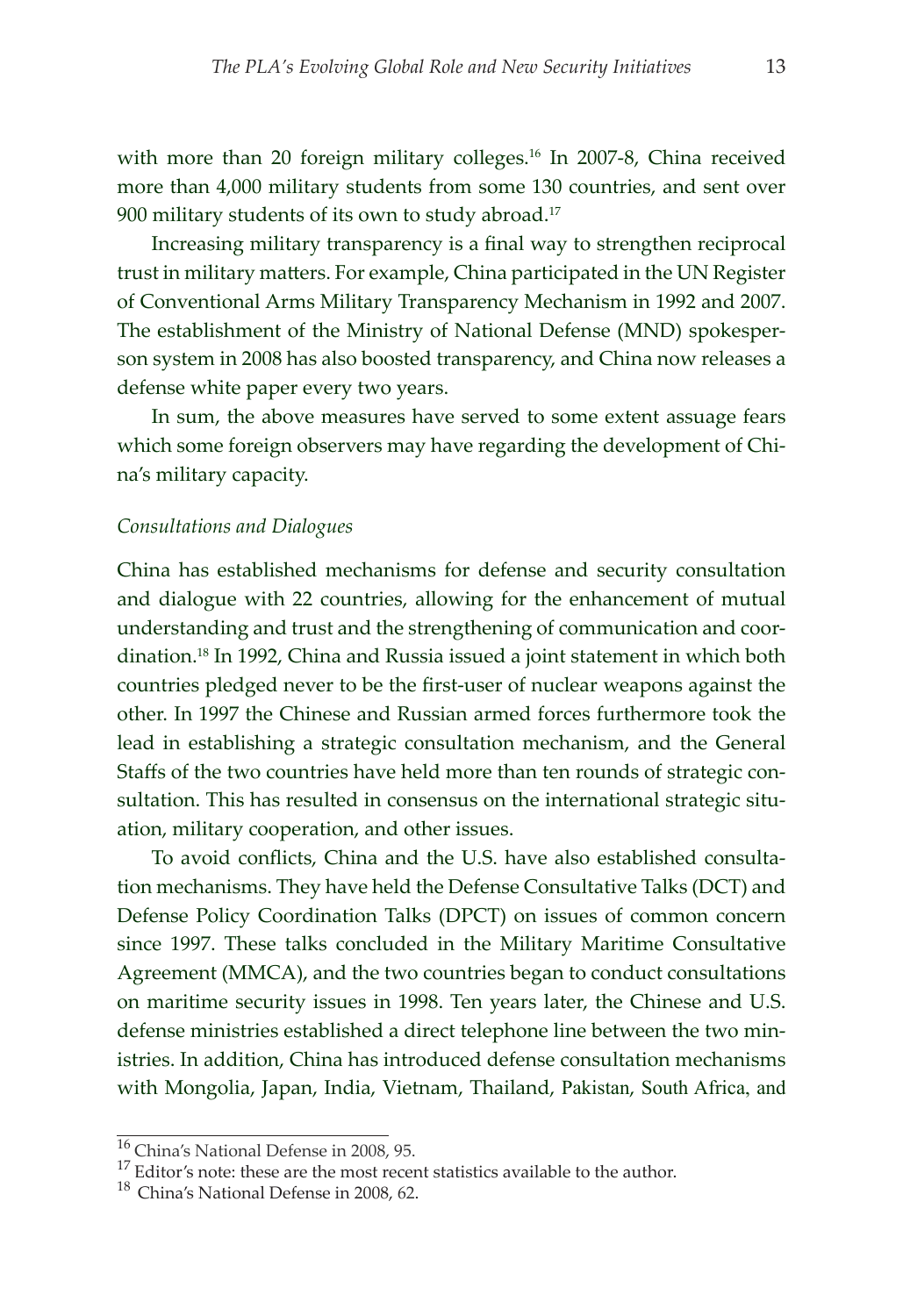others. In 2013, Chinese border forces held more than two thousand talks with neighboring countries, and in 2014 the departments of defense of China and the United States agreed to create a trust mechanism whereby each country would inform the other of major military actions. They also signed two memoranda of understanding on issues of safety concerning air and maritime encounters.

#### *Securing Peaceful Borders*

China has 22,000 km of land borders and 18,000 km of continental coastline. It is therefore not surprising that some territorial disputes and controversies over territorial waters have occurred with neighboring countries. China accordingly attaches great importance to the establishment of confidencebuilding measures with neighboring countries on territorial issues. In 1993, 1996, and 2005, respectively, China and India signed three agreements regarding territorial integrity, the line of actual control, and agreed that any border issues should be solved in a peaceful and friendly fashion.

In 1996 and 1997, China, Kazakhstan, Russia, Kyrgyzstan, and Tajikistan signed an agreement to strengthen military trust in border areas and to reduce the military presence there. This agreement included provisions ruling out attacking military forces in border areas, and committed the parties to refrain from carrying out military exercises against each other. The countries also carry out annual mutual inspections as well as supervision and verification of the implementation of mutual trust measures in border areas. These diplomatic measures have enabled China to largely settle the problems of the integrity of land borders with its neighbors.

#### *Regional Security Cooperation*

No comprehensive security mechanism similar to NATO exists in the Asia-Pacific region. However, a regional security cooperation framework with a multi-level and complex structure has nevertheless evolved. China actively participates in dialogues and mechanisms of the Asia-Pacific region, such as the ASEAN Regional Forum (ARF), the Conference on Interaction and Confidence-building Measures in Asia (ClCA), the Asia-Pacific Council for Security Cooperation (CSCAP), the Northeast Asia Cooperation Dialogue Council (NEACD), the Western Pacific Naval Symposium, as well as the Shanghai Cooperation Organization (SCO).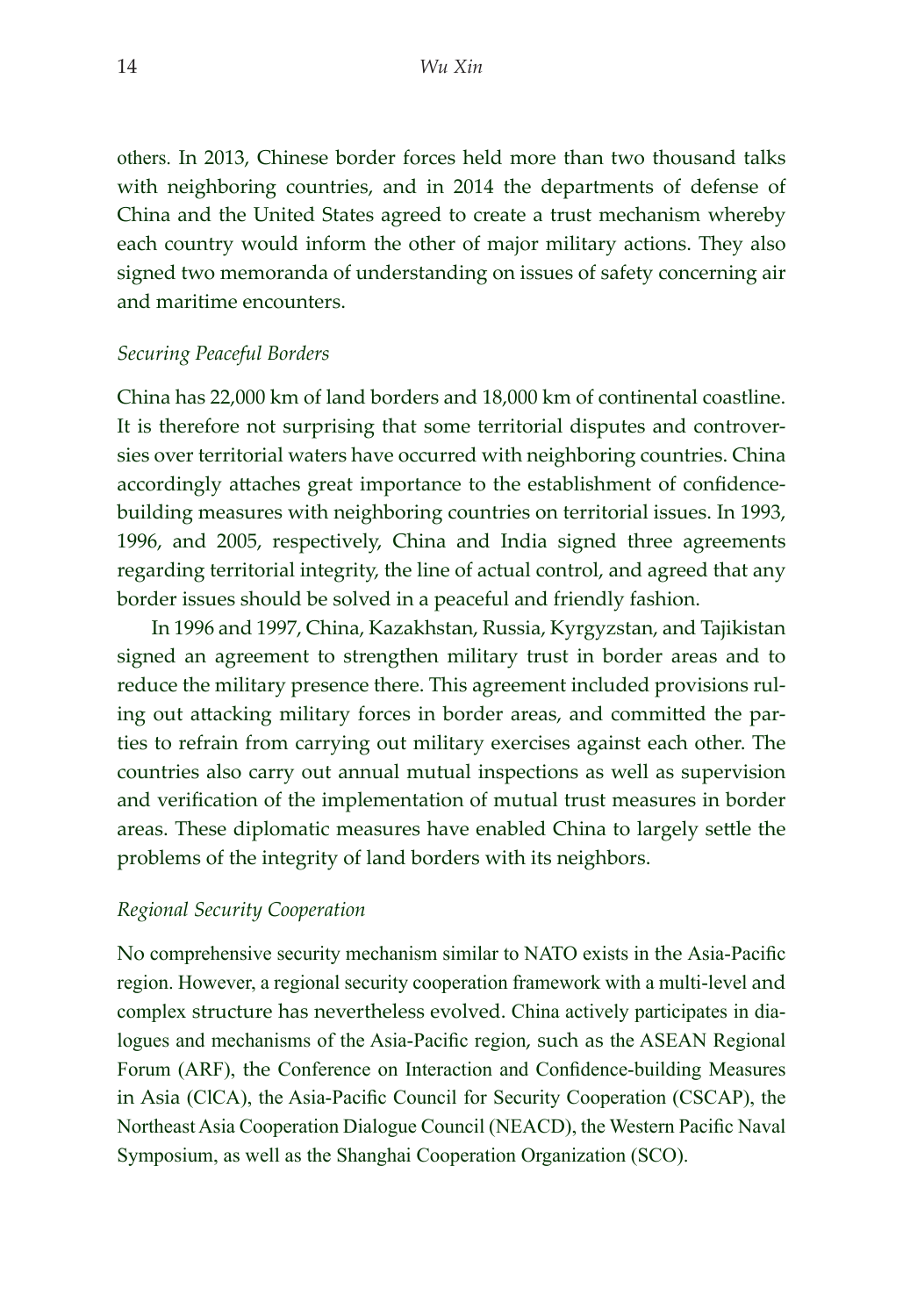The latter has created a new pattern of regional security cooperation which abides by the principles of non-alignment, non-confrontation, and not directing military activities against any third party. In order to fight against the three regional threats of terrorism, separatism, and extremism, the SCO's five member states (China, Russia, Tajikistan, Kazakhstan, and Kyrgyzstan) signed a series of treaties on information security, military cooperation, and anti-terrorism through the defense forum of the SCO. This has served to strengthen mutual trust within the organization, and has led to the establishment of numerous "peace missions" and joint anti-terrorism exercises.

#### **Arms Control and Disarmament**

China is a leading participant in efforts to promote international arms control, disarmament, and the non-proliferation system. China has publically committed itself not to be a first user of nuclear weapons and not to use or threaten to use nuclear weapons against non-nuclear states or in a nonnuclear zone. During the process of negotiating the Chemical Weapons Convention (CWC) and Comprehensive Nuclear-Test-Ban Treaty (CTBT), China put forward the proposal of "the two superpowers first," which argued that the two superpowers of the time, the U.S. and USSR, should cease testing, improving, and producing nuclear weapons, as well as greatly cut stocks of various types of nuclear weapons. China has been responsible for setting up 12 international monitoring stations and laboratories on its soil to scrutinize the development of nuclear weaponry. Furthermore, China accepts the verification and investigation powers of the International Convention on the Treatment of Chemical Weapons, has contributed to efforts to destroy hundreds of thousands of old landmines, and trains other countries' troops to improve their capabilities in disarming landmines.

China has also participated in all international treaties on non-proliferation as well as in relevant international organizations. In 1998, China joined the Treaty on the Non-Proliferation of Nuclear Weapons (NPT), and has consistently advocated resolving the nuclear issue on the Korean Peninsula peacefully through dialogues and consultations. Although China's military capability was far behind that of the U.S. in 1998, China still signed an agreement—a "non-targeting accord"—with the U.S. to not regard each other as the targets of their strategic nuclear weapons. The 1998 United States Security Strategy for the East Asia Pacific Region pointed out that this was "an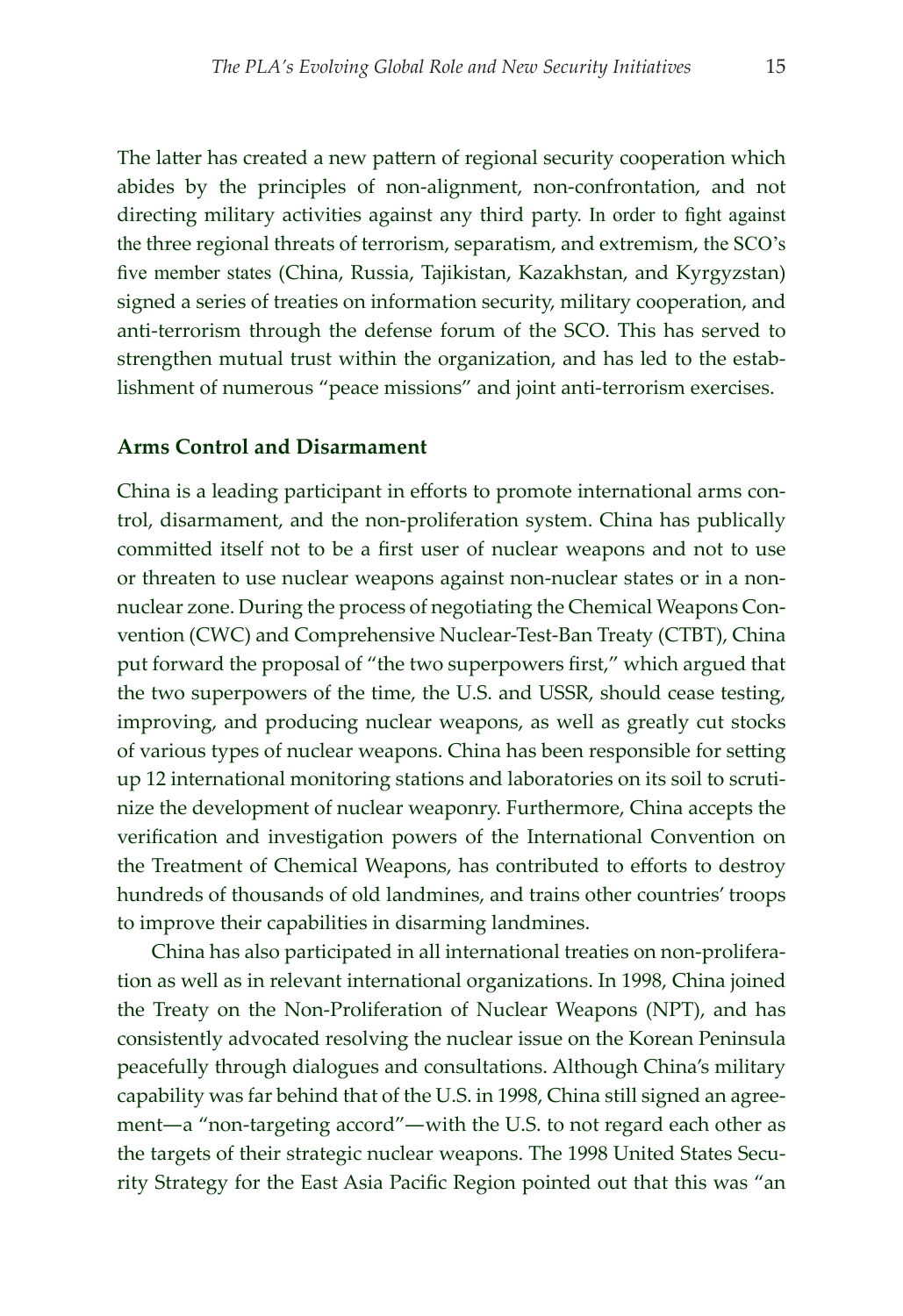important symbolic measure which can ensure and rebuild our constructive relations." 19

<sup>19</sup> Liu Lin, *A Study on the United States Security Strategy for the East Asia Pacific Region*, Appendix (Beijing: Military Science Press, 2008), 354.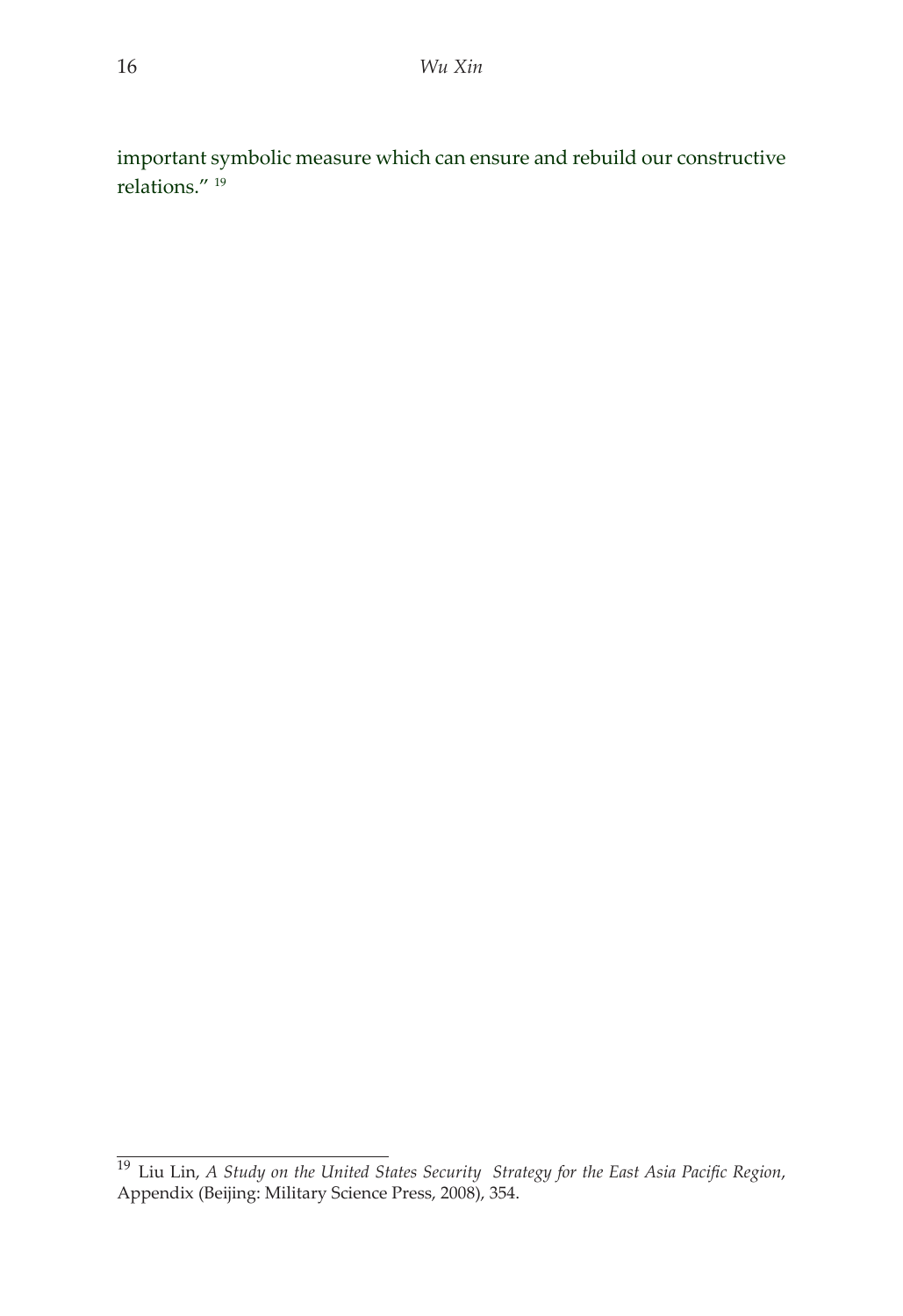## **China's New Security Concept: Analysis and Trends**

The last 30 years has seen the PLA increase its cooperation with other countries in world and regional security affairs in a variety of ways. The integration of the PLA into UN peacekeeping efforts and disaster relief operations has displayed China's ambitions to be an important force for peace and stability in the world. In addition, China has sought to build trust with other militaries by undertaking military exchanges and establishing dialogue and working relations with neighbors, channels through which any eventual disputes can be sensibly mediated. Finally, China has participated in nuclear non-proliferation and has argued for the prudent management of nuclear arsenals.

 Taken together, these initiatives display that the Chinese concept of national security has evolved significantly, allowing it to shed its focus on traditional warfare and encompass the wide range of roles outlined above. The success of the reform of the concept of national security is particularly important considering the emergence of non-traditional security challenges in the world since the end of the Cold War. In meeting these, and in asserting China's more active role in the international arena, the PLA has developed a number of new features and deepened its involvement in international security missions. These new focus areas of the reformed national security concept are briefly discussed below.

#### **Non-traditional Security Challenges**

Prior to 1978, and mainly considering the security interests of the socialist and third world countries, the Chinese armed forces participated in international and regional security affairs mainly through waging war, providing military aid, and by using other traditional means. After the 1990s, the PLA's concept of security has been extended to include a wide range of other areas. As explored in the previous section, these include but are not limited to: participating in UN peacekeeping operations, taking part in international disaster relief and anti-terrorism operations, bolstering maritime security, conducting border patrols, and so on.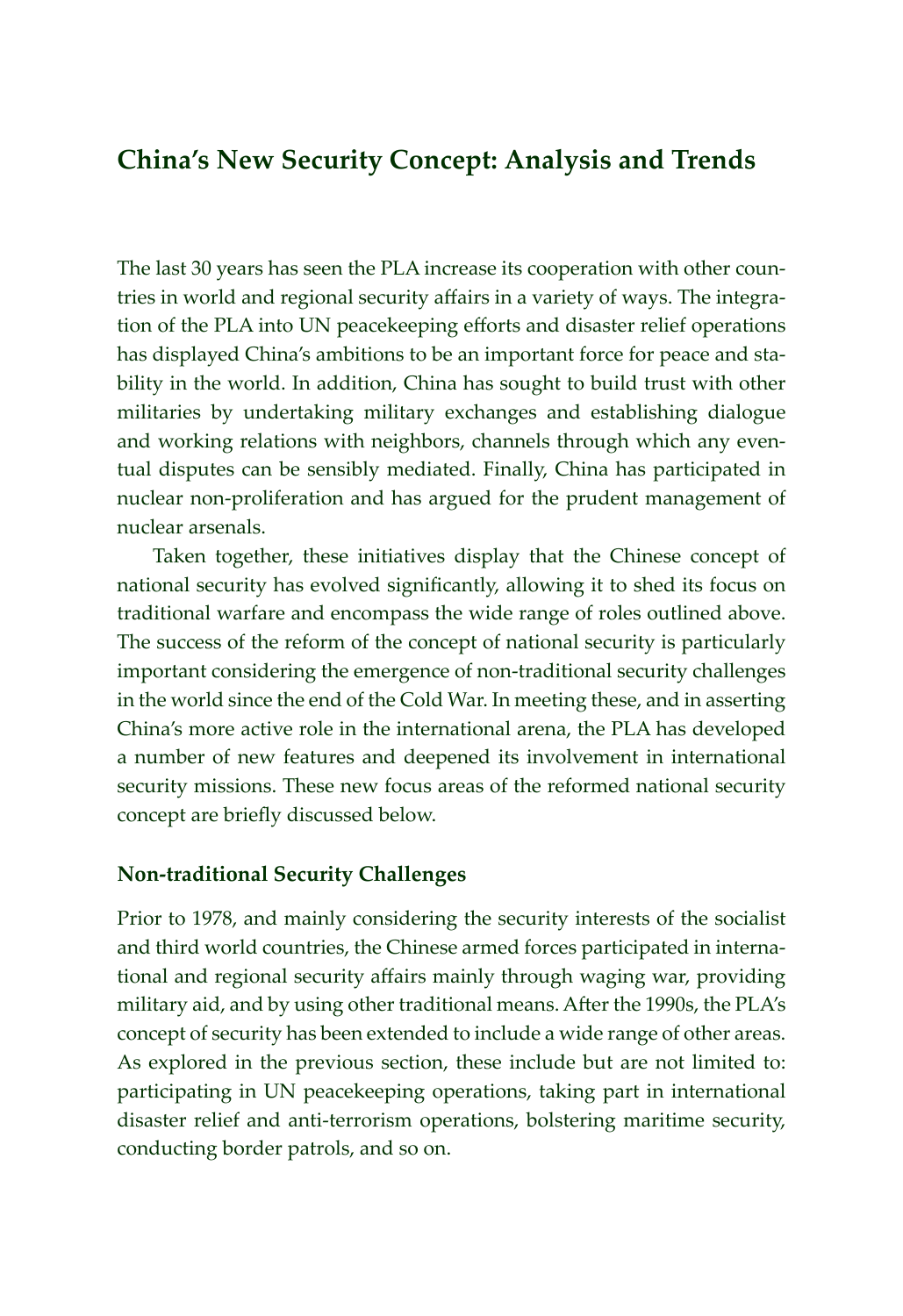In undertaking these missions, Chinese armed forces have become versed in carrying out a variety of different tasks. In 2008, for example, the Chinese engineer team to the Democratic Republic of the Congo leveled an area of 16,000 square meters of volcanic rock to aid housing reconstruction, while in Liberia Chinese transport units provided transportation for about 50 UN peacekeeping units. During the conflict between Israel and Lebanon in 2006, Chinese engineer troops not only disarmed more than 3,500 unexploded bombs, but also supervised the building and repairing of roads, buildings, parking areas, fortifications, and contributed to humanitarian relief in Southern Lebanon. The range of these activities indicates the increased importance of non-traditional security threats, and the need to develop the requisite skills and competencies to counter them.

#### **Diversified Partners and Missions**

With the PLA's role in international and regional security affairs increasing in scope, it no longer mainly develops its military exchanges with socialist and third world countries, but does so with all friendly countries. China has therefore not only established relatively frequent cooperation with the U.S. and Russia, but has also developed defense and security consultations with Pakistan, India, Mongolia, Vietnam, the Philippines, as well as other neighboring and developing countries. Furthermore, the form and method for carrying out its missions has become more diverse and flexible with many forays into new areas of security policy. Table 1 on the following page presents some selected highlights in terms of the milestones of China's diversifying role and security engagements.

The PLA conducts its various missions on three main levels: under the framework of the United Nations, regional or multilateral security cooperation, and cooperation on the bilateral level. Between 1999 and 2009, for instance, the PLA participated in 10 emergency disaster relief operations under the framework of the UN in 14 countries. At the regional level, China initiated and hosted the first ASEAN Regional Forum Security Policy Conference in 2004. Bilateral cooperation is well-developed with the PLA having established bilateral defense security consultation mechanisms with the armed forces of the United States, Russia, Japan, Australia, the UK, Mongolia, and other nations. As of 2012, China and the U.S. have held 9 annual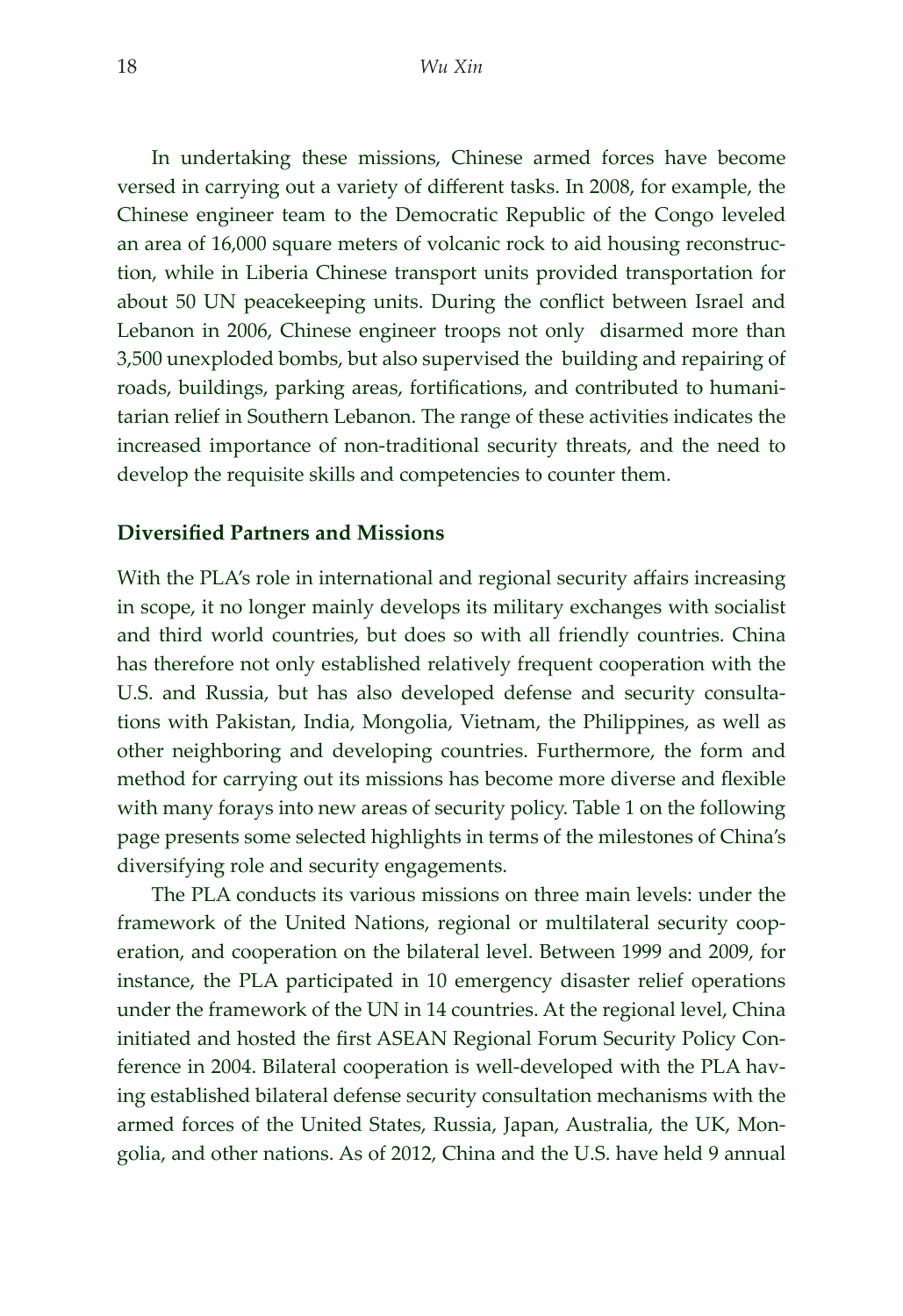meetings, 15 working meetings, and 2 special meetings, and are active partners in anti-piracy and peacekeeping efforts.<sup>20</sup>

China currently attaches great importance to the establishment of constructive security mechanisms. The PLA has increasingly participated in international and regional affairs in a manner which shows initiative and enthusiasm, not only by taking part in existing mechanisms, but also by endeavoring to establish and develop new ones. Such mechanisms help to maintain security through lasting institutional arrangements.

| 1980 | First participation in the UN Disarmament Commission                                                                    |  |  |
|------|-------------------------------------------------------------------------------------------------------------------------|--|--|
| 1985 | The Chinese Navy conducts first visits to foreign ports<br>(Pakistan, Sri Lanka, and Bangladesh)                        |  |  |
| 1990 | First participation in UN peacekeeping operations                                                                       |  |  |
| 1992 | Dispatches "Blue Helmet" troops to peacekeeping opera-<br>tions for first time                                          |  |  |
| 2002 | Provides relief supplies to Afghanistan as part of commit-<br>ment to humanitarian-aid missions                         |  |  |
| 2002 | Holds first joint military exercises abroad (with troops from<br>Kyrgyzstan)                                            |  |  |
| 2003 | Invites foreign military observers to observe military exer-<br>cises                                                   |  |  |
| 2003 | Runs a joint maritime search-and-rescue exercise with Paki-<br>stan, the first ever between China and a foreign country |  |  |
| 2004 | Holds the first ARF Conference on Regional Security Policy                                                              |  |  |
| 2008 | Establishes the MND spokesperson system                                                                                 |  |  |
| 2008 | Conducts the first escort operation in the Gulf of Aden and<br>waters off Somalia                                       |  |  |
| 2009 | Holds multinational naval activities to celebrate the 60 <sup>th</sup> an-<br>niversary of the Chinese Navy             |  |  |

#### **Table 1. Milestones of China's Security Engagement, 1980-2010**

Source: Information Office of the State Council of the People's Republic of China, China's National Defense in 2000, 2002, 2004, 2008, 2010.

 $\frac{20}{20}$  Wang Jingguo, "China and the U.S. hold the 2012 annual meeting of maritime military security in QingDao," http://mil.news.sina.com.cn/2012-09-29/0916702512.html (Chinese).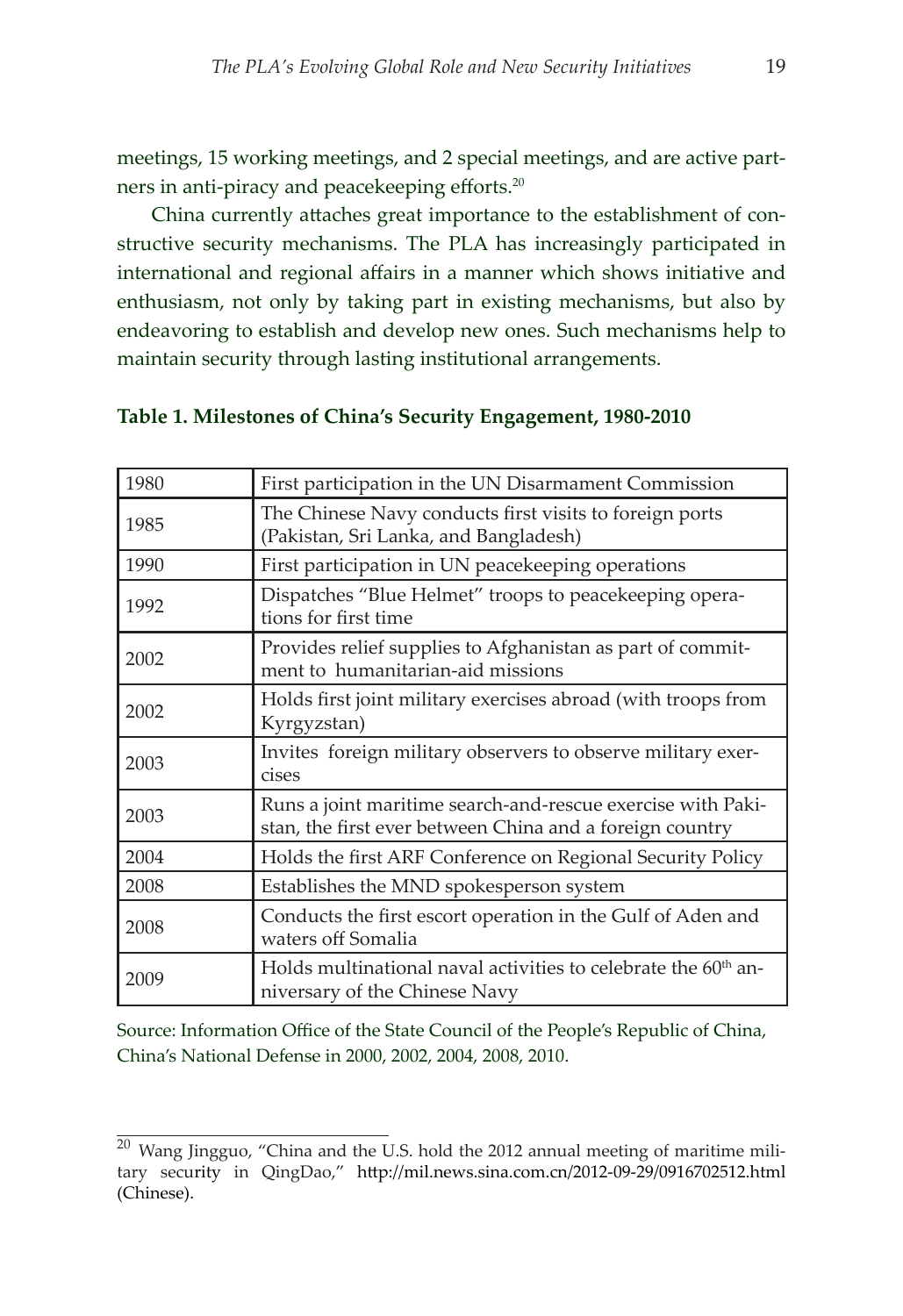#### **Future Opportunities and Challenges**

Compared with the situation during the Cold War, the relationship between China and the rest of the world has changed greatly. In light of the development of the internal and external security environments, the PLA's participation in international and regional security affairs can on the whole be deemed to have been successful. However, some problems and challenges for the future remain.

#### *Complex International Strategic Situation*

From the Second World War to the end of the 1980s, and under conditions of isolation from Western countries, the PLA's participation in international and regional security affairs was limited. However, as the trend towards a more multi-polar world continues, pragmatic exchanges and cooperation are gradually being extended. These bring the possibility for China to become more integrated into the international system and become more involved in international and regional security affairs. As examined in the previous section, China has already expanded its role and will continue to do so in the future with a focus on upholding peace and development.

And yet, in spite of the fact that the Cold War ended more than twenty years ago, there are still some countries which have been behaving with a Cold War-mentality in the international arena. For China, this has led to the complication of the fulfillment of its international and regional responsibilities and the straining of its relations with other countries. An arguable example of the persistence of a Cold War-mentality is the perception of China as a "threat." The notion of China as a threat presumes that a continued increase in China's power will lead to a destabilization of the existing international order, as opposed to its strengthening. The reasons for perceiving China as a threat range from worries about China's rapid development to misunderstandings or misgivings about China's strategy and fledgling great power role. Comments made by Japan's prime minister drawing parallels between contemporary China and the expansionist Germany of the early twentieth century provide one example of the "China as threat" rhetoric.<sup>21</sup>

 $21$  Liu Ge, "Abe affirms that there must be a war between China and Japan," http://mil. huanqiu.com/paper/2014-01/4786168.html (Chinese).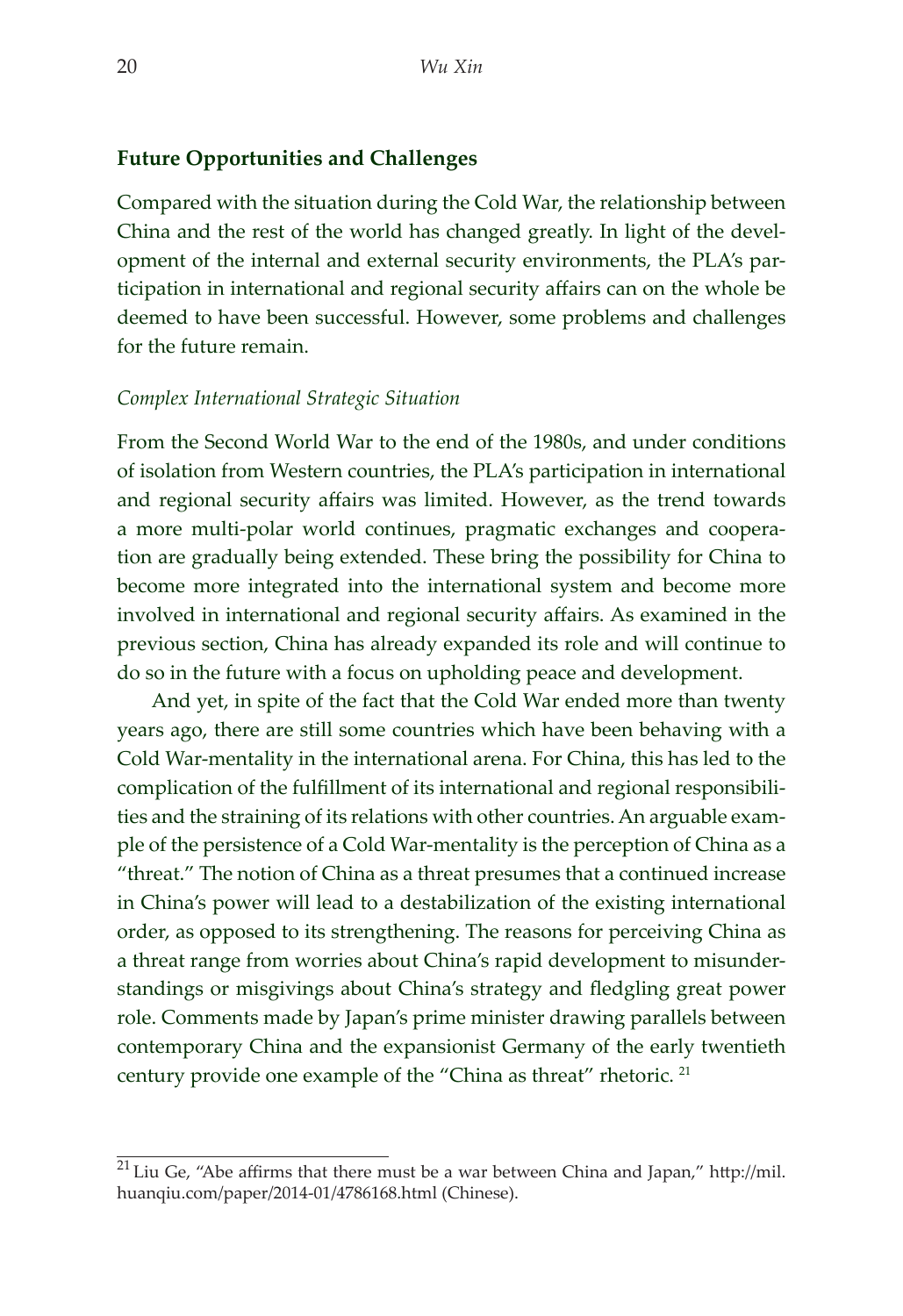Although China's experience of conflictual relations has substantially decreased since the Cold War, this is not to say they are non-existent. Indeed, the Taiwan Strait crises as well as China's territorial disputes with Japan and Vietnam are evidence of this. Nevertheless, it is important that such disputes are managed effectively and that they do not contribute to the undermining of confidence in China's international role, nor restrict its breadth and depth of responsibilities as an emerging global power.

#### *Traditional and Non-traditional Threats*

Today's security threats are interconnected, complex, and volatile. Traditional security problems caused by ethnic, religious, and territorial disputes have not disappeared, while non-traditional security problems such as information security and anti-terrorism, the proliferation of weapons of mass destruction, transnational crime, and the spread of epidemic disease and natural disasters continuously arise. Moreover, conventional security concerns blend with non-conventional ones and domestic security issues interact with international ones, making it hard for traditional security approaches and mechanisms to respond effectively to the various security challenges present in the world. This has required new thinking and bolstered the need for cooperation. As Harvard University Professor Joseph Nye has pointed out, American power is limited, and the U.S. must enhance its cooperation with other countries in order to achieve its goals.<sup>22</sup> The same holds true for China.

As this paper has demonstrated, China is actively taking part in international security cooperation. However, just how to further deepen China's cooperation with other countries in fields such as anti-terrorism remains an important issue. A good start would be for China and other countries to begin cooperating more closely in non-sensitive fields such as disaster relief and medicinal aid and then proceed to expand cooperation to other domains. In turn, this can lead to the building of mutual trust regarding the interpretation and handling of non-traditional threats.

#### *Capabilities*

Since the 1980s Chinese military strategic guidance has shifted from pre-

<sup>22</sup> Zhang Fang, *Contemporary Chinese military diplomacy*, 170.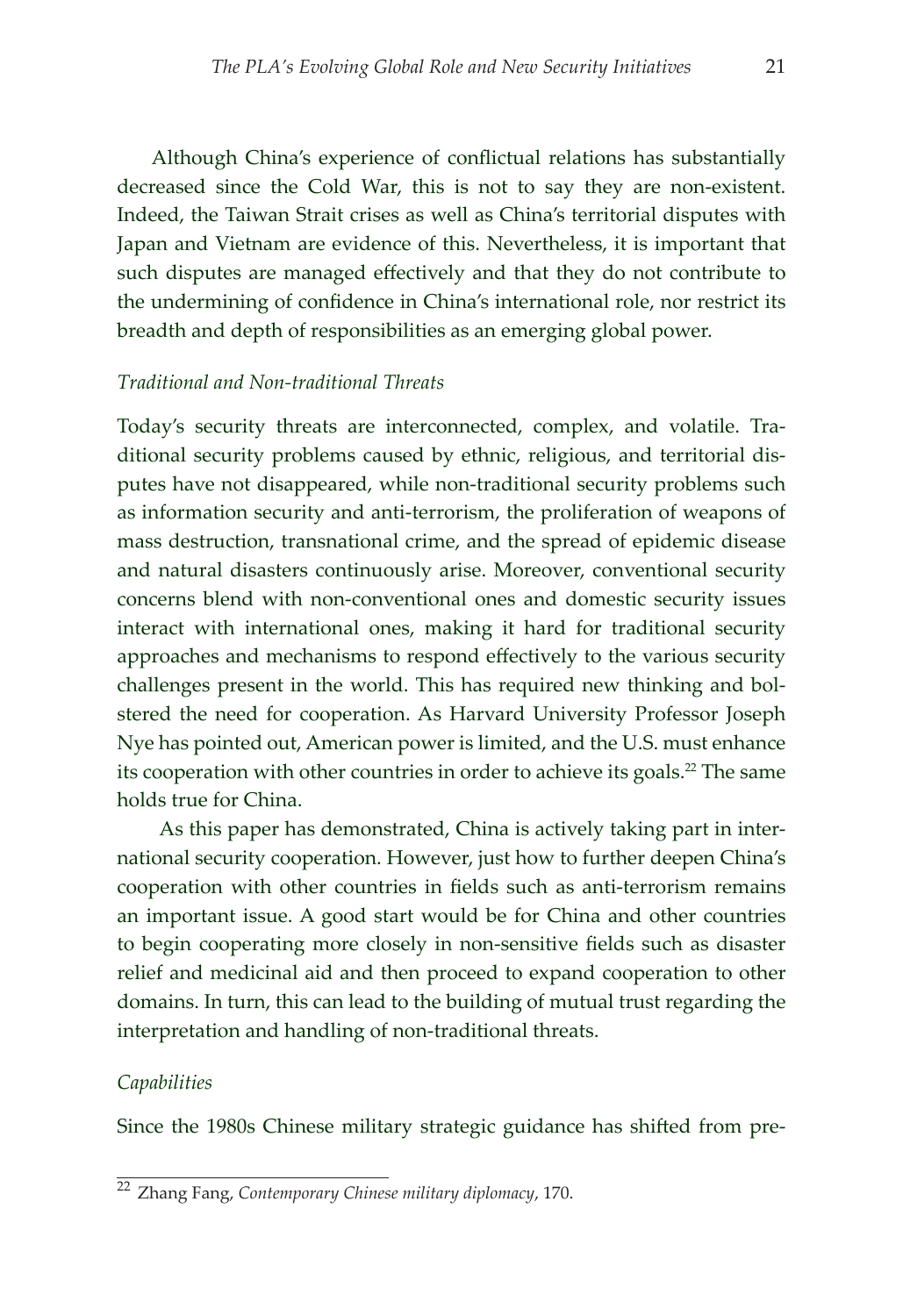paring for war to peace-building. During this period the PLA has made advances in weapons and equipment, combat theory, and military training, all of which have improved China's abilities to undertake its increasingly international security responsibilities. For example, the Chinese fleet has bolstered maritime training, established new training models for non-combat military operations, and developed new logistics support methods for long-range ocean missions. Thus, bolstering and adapting capabilities to meet new and complex security demands will remain a constant responsibility for the Chinese armed forces in looking to the future.

#### **Concluding Remarks**

China is the world's largest developing country and also an increasingly responsible state when it comes to world affairs. Since 1978, in the face of a complex security environment, the understanding that only common security can truly realize world peace and stability has prevailed in China. This notion has caused the PLA to change its methods of participation in international and regional security affairs, with the result that it today participates in a multitude of missions of an all-round, wide-ranging, and multi-level character. These diverse tasks are carried out to the extent that China can manage and implement them effectively, and has allowed China to strike a balance between its own military development and its international responsibilities. In the future, with the development of China and the PLA, continued adherence to the new concept of security will allow China's role in international affairs to continue to expand in a way which promotes peace, development, and cooperation.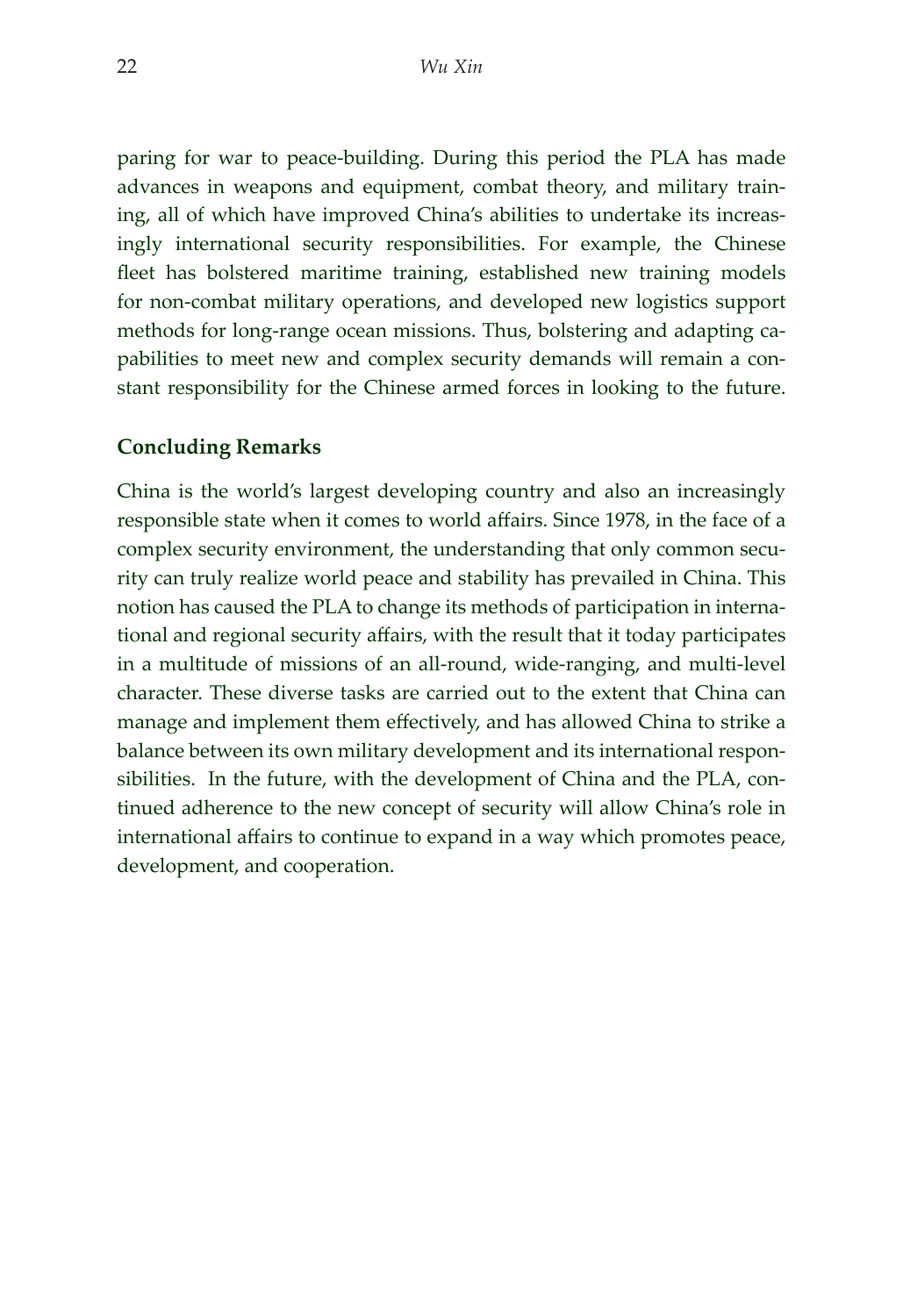## **About the Author**

Colonel Wu Xin is an Assistant Research Fellow at the Department of Military History and Encyclopedia Studies at the Academy of Military Science (AMS) of the People's Liberation Army (PLA). She holds a Bachelor's Degree in Law from the Academy of Nanjing Politics and a Master's Degree in Military Science from the AMS. She was a guest researcher at ISDP in November-December 2014.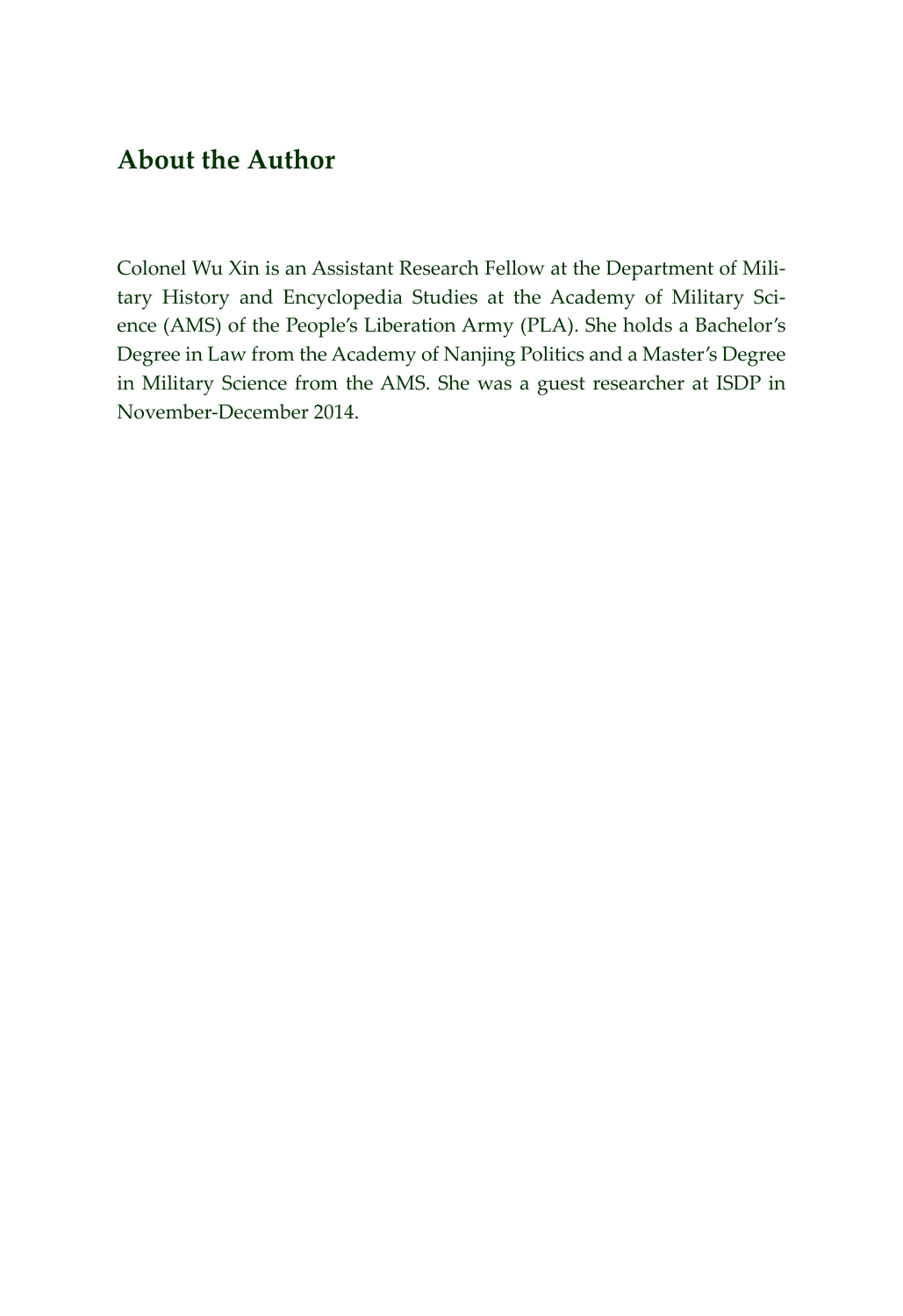## **Appendix 1. China's Participation in UN Peacekeeping Operations (as of Dec. 31, 2012)**

| <b>UN Peacekeeping Mission</b>                                        | <b>Time Frame</b>         | <b>Total</b><br>Number<br>of Troops | <b>Total Number</b><br>of Military<br>Observers and<br><b>Staff Officers</b> |
|-----------------------------------------------------------------------|---------------------------|-------------------------------------|------------------------------------------------------------------------------|
| <b>UN Truce Supervision</b><br>Organization                           | Apr. 1990 to<br>present   |                                     | 108                                                                          |
| UN Iraq-Kuwait Observation<br>Mission                                 | Apr. 1991 to<br>Oct.2003  |                                     | 164                                                                          |
| UN Mission for the Referen-<br>dum in Western Sahara                  | Sept.1991 to<br>present   |                                     | 352                                                                          |
| UN Transitional Authority in<br>Cambodia                              | Dec.1991 to<br>Sept.1993  | 800                                 | 97                                                                           |
| <b>UN Operation I Mozambique</b>                                      | June1993 to Dec.<br>1994  |                                     | 20                                                                           |
| UN Observer Mission in<br>Liberia                                     | Nov.1993 to<br>Sept.1997  |                                     | 33                                                                           |
| UN Special Mission to<br>Afghanistan                                  | May1998 to Jan.<br>2000   |                                     | 2                                                                            |
| UN Mission in Sierra Leone                                            | Aug.1998 to Dec.<br>2005  |                                     | 37                                                                           |
| UN Department of Peacekeep-<br>ing Operations                         | Feb. 1999 to<br>present   |                                     | 18                                                                           |
| UN Mission in Ethiopia and<br>Eritrea                                 | Oct. 2000 to Aug.<br>2008 |                                     | 49                                                                           |
| UN Organization Mission in<br>the Democratic Republic of the<br>Congo | Apr. 2001 to Jun.<br>2010 | 2,180                               | 116                                                                          |
| UN Mission in Liberia                                                 | Oct. 2003 to<br>present   | 7,182                               | 98                                                                           |